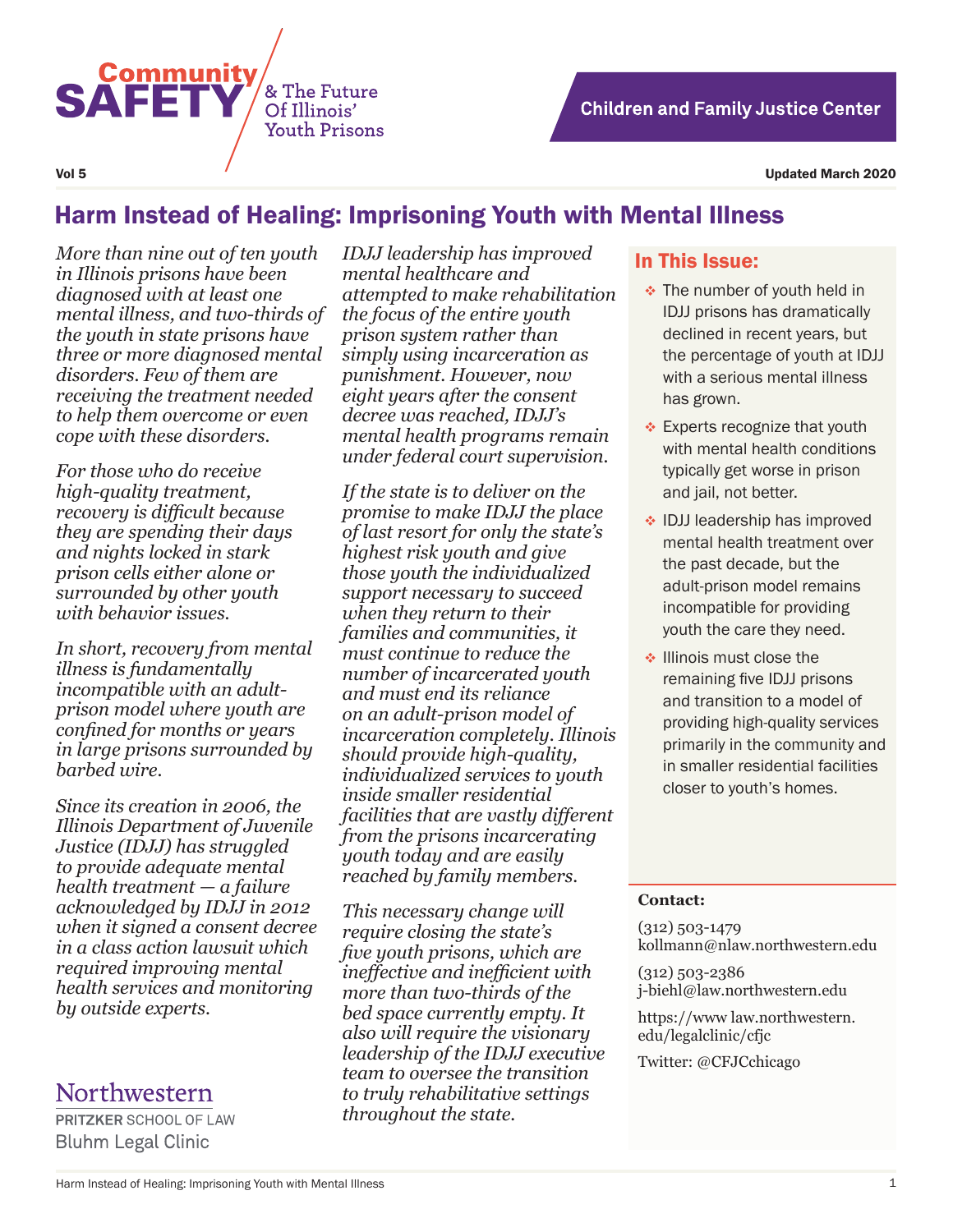## 1. Introduction

More than 92% of youth incarcerated at the Illinois Department of Juvenile Justice (IDJJ) have at least one diagnosed mental disorder, and two-thirds (67%) have three or more diagnosed mental disorders.1 In addition, just over half (51%) of youth in IDJJ's custody are receiving psychotropic medication.2 While the rate of mental disorder among youth incarcerated in Illinois is similar to that of youth incarcerated in other states,3 it is significantly higher than the prevalence of mental disorder among U.S. adolescents generally.4

*S ome of the more common disorders youth at IDJJ have been diagnosed with include: Major Depression, Post-Traumatic Stress Disorder, Bipolar Disorder, and Attention Deficit Hyperactivity Disorder.<sup>5</sup> Less common disorders include Schizophrenia.<sup>6</sup>*

#### Figure 1. Percent of Youth with Mental Health Diagnoses in IDJJ Custody, Sept. 2019



Source: Illinois Department of Juvenile Justice, Monthly Report: September 2019. Data reflect diagnoses made using the *Diagnostic and Statistical Manual of Mental Disorders, 5th Edition* (DSM-5), which is the standard classification tool for mental disorders used by many mental health professionals in the United States, and includes criteria for substance use disorders, major mood disorders (i.e. bipolar, depression, schizophrenia), anxiety, post-traumatic stress disorder, conduct disorders, and neurodevelopmental disorders.7

Although the high overall rate of mental illness among youth incarcerated at IDJJ has remained relatively stable over the past four years, the

As the population of youth at IDJJ has dramatically declined in recent years,<sup>9</sup> the percentage of youth at IDJJ with more acute mental health needs has grown.10

percentages of youth with three or more DSM-5 diagnoses and on psychotropic medication have increased in recent years (see Figures 3 and 6).8 As the population of youth at IDJJ has dramatically declined in recent years,<sup>9</sup> the percentage of youth at IDJJ with more acute mental health needs has grown.10

The increasing concentration of youth with serious mental health issues at IDJJ is troubling because experts recognize that youth with mental health conditions typically "get worse" in prison and jails, not better.<sup>11</sup> Moreover, as this report describes below, IDJJ has struggled over its history to meet the needs of youth with mental illness in its care. And the social science literature on best practices for justice-involved adolescents with mental illness explains that no amount of improvement of the mental health services within current Illinois youth prisons will be sufficient because the large-scale adult-prison model negatively impacts youth with mental illness. For these reasons, this report calls for the closure of the remaining large youth prisons and joins the Illinois Mental Health Opportunities for Youth

Experts recognize that youth with mental health conditions typically "get worse" in prison and jails, not better.<sup>11</sup>

Diversion Task force, created by the Illinois legislature, in its call for strengthening mental health care in the community and diverting youth with mental illness from the juvenile justice system.<sup>12</sup>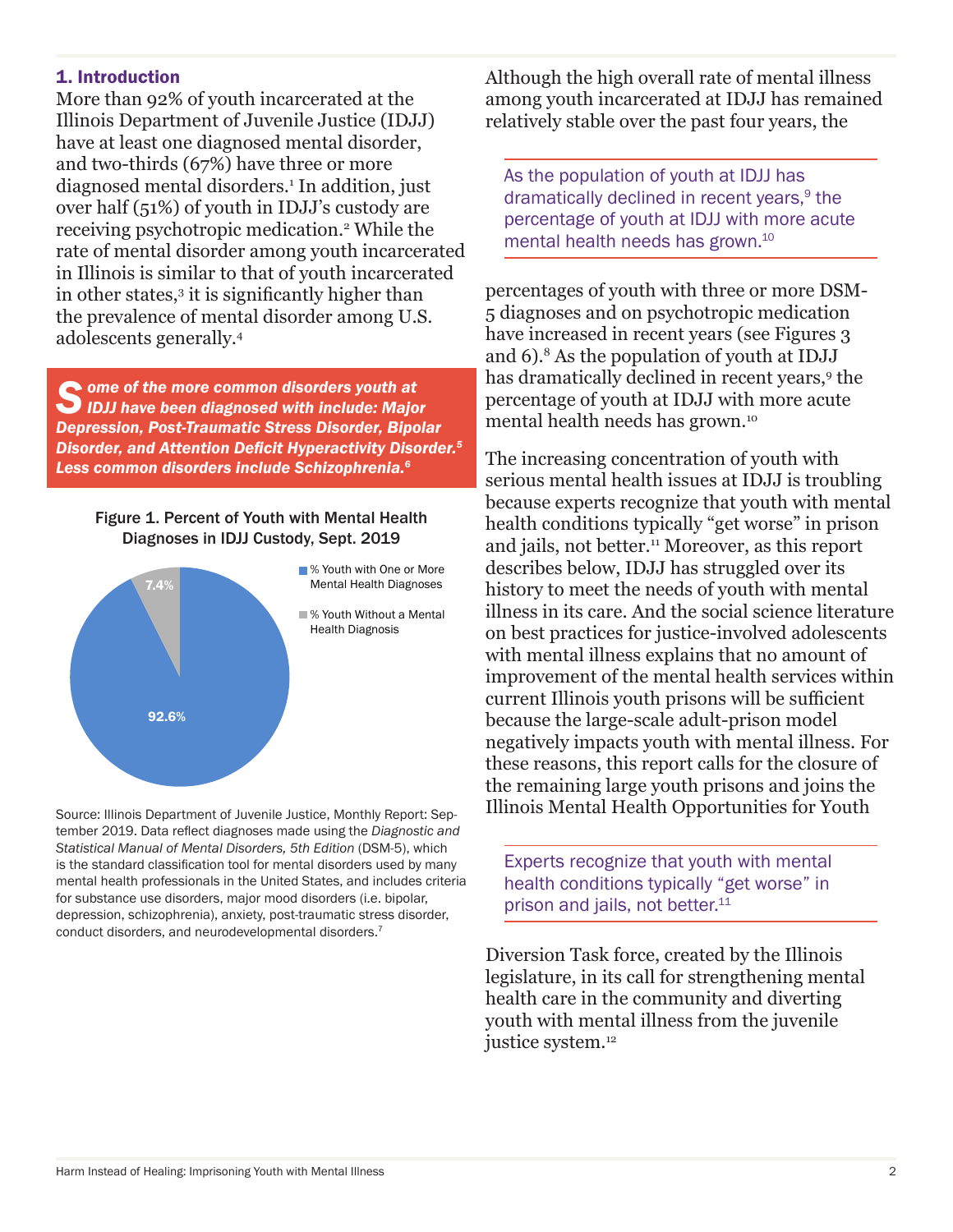

#### Figure 2. Distribution of Mental Health Diagnoses of Youth in IDJJ Custody, Sept. 2019



Figure 3. Mental Health Diagnoses of Youth

Source: Illinois Department of Juvenile Justice, Monthly Reports for the Month of September, 2015-2019, available at: https://www2. illinois.gov/idjj/Pages/Data-and-Reports.aspx. Data reflect the percentages on the last day of September for each year.

### II. History of IDJJ's Failures to Care for Youth with Mental Illness: 2006–2018

Between September 2008 and 2009, two youth in IDJJ custody killed themselves,<sup>13</sup> tragic events that led to the first external review of IDJJ's mental health services. The John D. and Catherine T. MacArthur Foundation's *Models for Change* initiative answered IDJJ's

request for technical assistance, and in a report published in 2010, the investigators detailed "serious deficiencies in DJJ's behavioral health programming."14 The report found that IDJJ was not making youth placement decisions or treatment plans based on validated mental health or risk assessments—and that even if youth needs could be properly identified, IDJJ did not have appropriate or adequate services.15 Further, the report found that IDJJ did not have enough dedicated mental health staff to provide adequate services; that other staff members were not trained on youth development, evidencebased behavioral health, trauma, or de-escalation techniques; needed services were unavailable to youth upon release; and there was a lack of family engagement.16

Indeed, according to our interviews with former IDJJ administrators and longtime Illinois advocates,<sup>17</sup> IDJJ's initial response to the tragic deaths of youth in its custody focused more on the physical plant of the youth prisons (putting in suicide-resistant "safety" beds) than on changing practices and expanding access to mental health treatment. Elizabeth Clarke, the Executive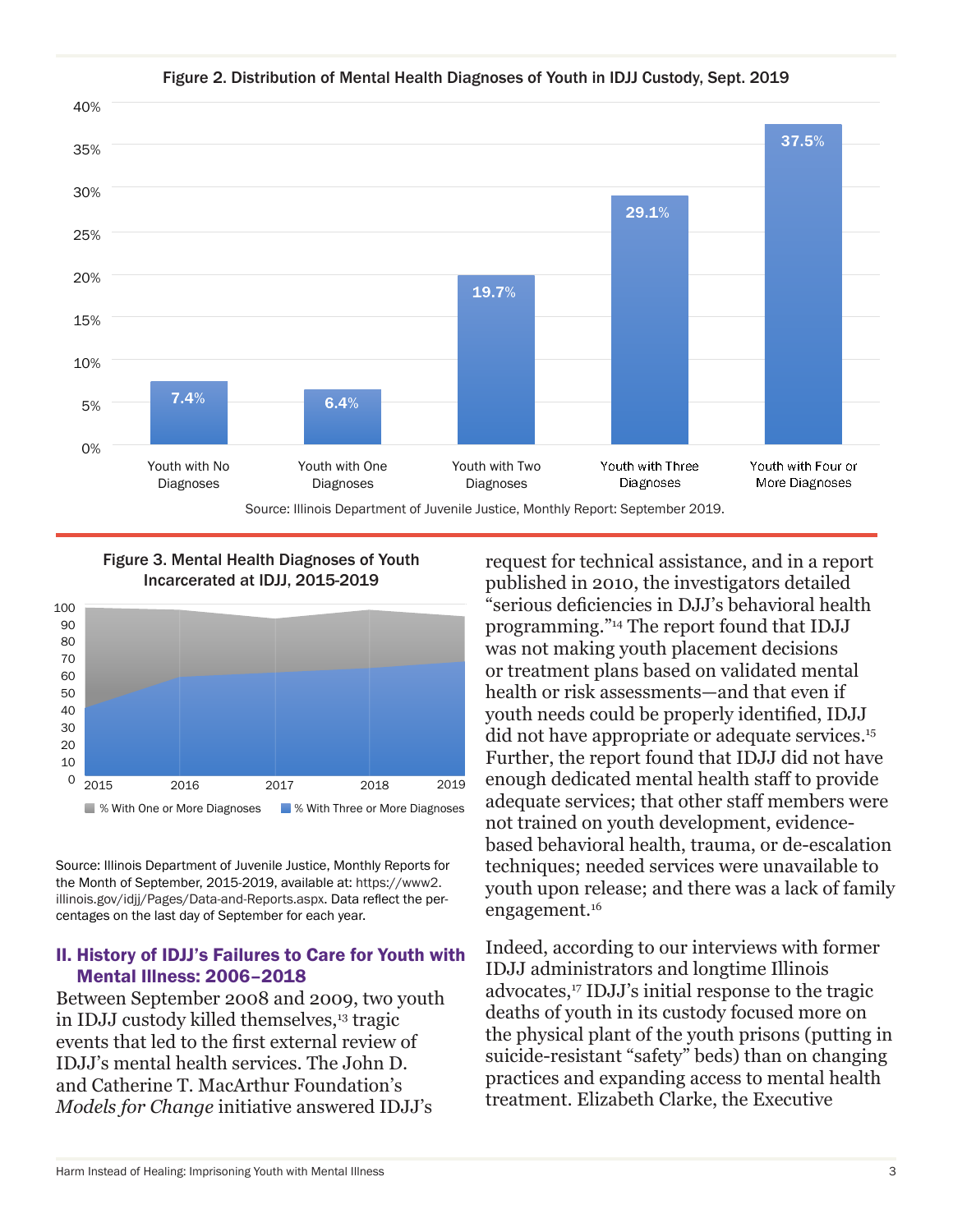Director of the Juvenile Justice Initiative, recalled of this period in IDJJ history:

I think, especially after the second suicide, [IDJJ was] concerned about responsibility and litigation. One of the long-term responses of the agency was to purchase plastic beds that were designed to prevent suicides. And they installed every single individual unit with these plastic beds. It must have been extraordinarily expensive. They did every single cell in Joliet shortly before they closed Joliet. It was a concerning response to go in that direction rather than going in the direction of really intensive staff training and shifting to more social workers and programming and rightsizing. The shift seemed to be more towards the physical design of the facility rather than the culture.18

In addition to failing to provide adequate mental healthcare to incarcerated youth system-wide during this time period, IDJJ continued to use solitary confinement as a punitive disciplinary tool against youth in its custody19—a practice widely recognized as detrimental to the mental health of both children and adult prisoners.<sup>20</sup> Moreover, the *Models for Change* assessment team found that in 2010, IDJJ was placing some youth with severe mental health issues—those who were self-injurious and suicidal—in solitary confinement.<sup>21</sup>

Two years later, in September 2012, the ACLU of Illinois filed a federal class-action lawsuit, *R.J. v. Bishop*, in the Northern District of Illinois on behalf of youth incarcerated at IDJJ. The lawsuit alleged, among other complaints, that the agency did not provide "minimally adequate mental health services" and subjected youth to unwarranted and "excessive" room confinement in violation of the U.S. Constitution.<sup>22</sup> Shortly thereafter, in December 2012, the plaintiffs and IDJJ entered into a consent decree, which provided a framework to create a remedial plan to bring IDJJ's treatment, conditions, and

services into legal compliance.<sup>23</sup> The parties jointly selected a mental health monitor, Dr. Louis Kraus, the Chief of Child and Adolescent Psychiatry at Rush University Medical Center, to investigate IDJJ's mental health services and inform the remedial plan.<sup>24</sup>

In September 2013, Dr. Kraus released his first report on IDJJ's mental health care provision after visiting all of the IDJJ facilities and conducting interviews with staff and department leadership. He found that at the low levels of mental health staffing he observed, "these youth's basic mental health needs are not going to be met."25 He found that "[n]o matter how many groups are described as evidence-based, and no matter how much support is being described for these groups, they are not actually functioning, consistently."26

Other issues with IDJJ mental health care identified by Dr. Kraus included: inadequate screening and assessment; the use of solitary confinement, including in "specialized treatment units"; failure to hospitalize high-need youth outside of IDJJ; inadequate consent for and improper administration of psychotropic medication; inadequate discharge planning; and inadequate staff training.<sup>27</sup>

The IDJJ remedial plan was crafted in response to reports by Dr. Kraus and the other experts and became binding in April 2014. The remedial plan required IDJJ to:

- hire a licensed medical director, boardcertified child and adolescent psychiatrist, and doctoral-level treatment unit administrators;<sup>28</sup>
- $\cdot$  establish new mental health staffing levels and qualifications;
- $\bullet$  ensure psychiatric hospitalization for youth requiring it;
- $\bullet$  obtain consent for psychotropic medication;
- develop procedures to monitor psychotropic medication administration;
- create individualize mental health treatment plans for youth that engage families and include appropriate discharge plans;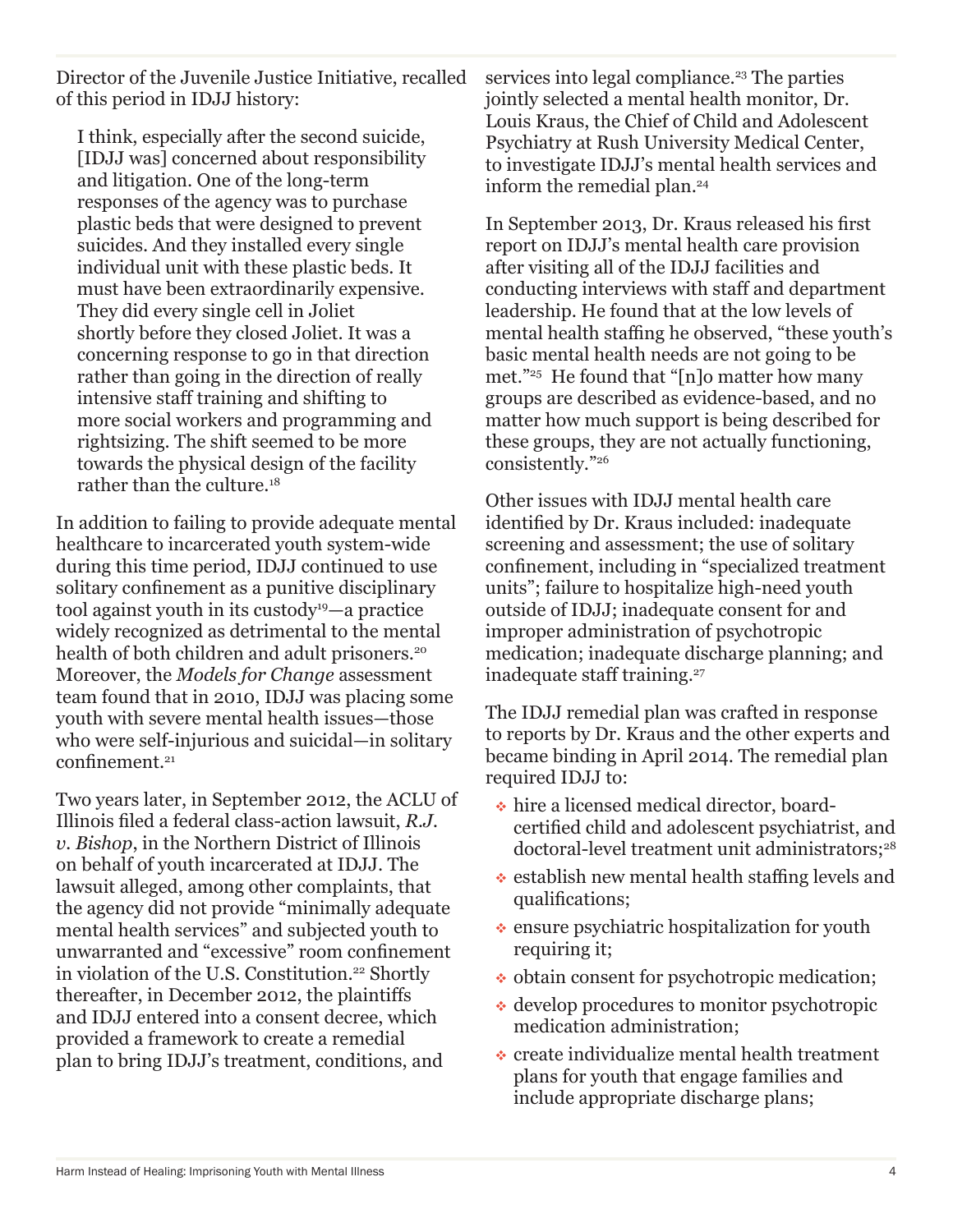- $\cdot$  implement a training program for staff addressing appropriate treatment of LGBTQ youth;<sup>29</sup> and
- $\bullet$  ban the punitive use of solitary confinement entirely and place strict limits on its use in response to mental health crises.30

Nevertheless, the *R.J.* remedial plan provided for ongoing monitoring to assess IDJJ's compliance, and to date, the mental health monitor's expert reports demonstrate that IDJJ has not achieved full compliance with its obligations to provide adequate mental health care to the youth in its custody.33



Taken together, the 2014 *R.J.* remedial plan provided a roadmap for IDJJ to ensure treatment for youth in its custody with mental illness. In the years since the remedial plan was developed, IDJJ has made consistent efforts to increase the number of mental health staff, improve training, provide more substance abuse treatment and

Expert reports demonstrate that IDJJ has not achieved full compliance with its obligations to provide adequate mental health care to the youth in its custody.33

trauma-informed structured psychotherapy groups, largely eliminate punitive disciplinary segregation, and create individualized treatment plans for the youth in its custody, according to the monitors' subsequent reports.31 In addition, IDJJ closed IYC-Kewanee in 2016 after Dr. Kraus determined the Kewanee prison had reached "dysfunctional" and "dangerous" levels of inadequate mental health care provision for the youth in its custody.32

# III. IDJJ's Persistent Problems with Mental Health Care Provision: 2018–Present

Despite notable developments, over the past five years, experts have found that the mental health care provided in IDJJ's five prisons remains inadequate across many areas including:34

- $\triangleleft$  staffing struggles;
- de facto solitary confinement;
- $\cdot$  criminal prosecution of youth with mental illness;
- special treatment units for youth with behavioral issues;
- substance abuse treatment overstays;
- under- and mis-diagnosis of mental disorders;
- psychotropic medication mismanagement;
- lack of family engagement and community planning; and
- lack of psychiatric hospitalization.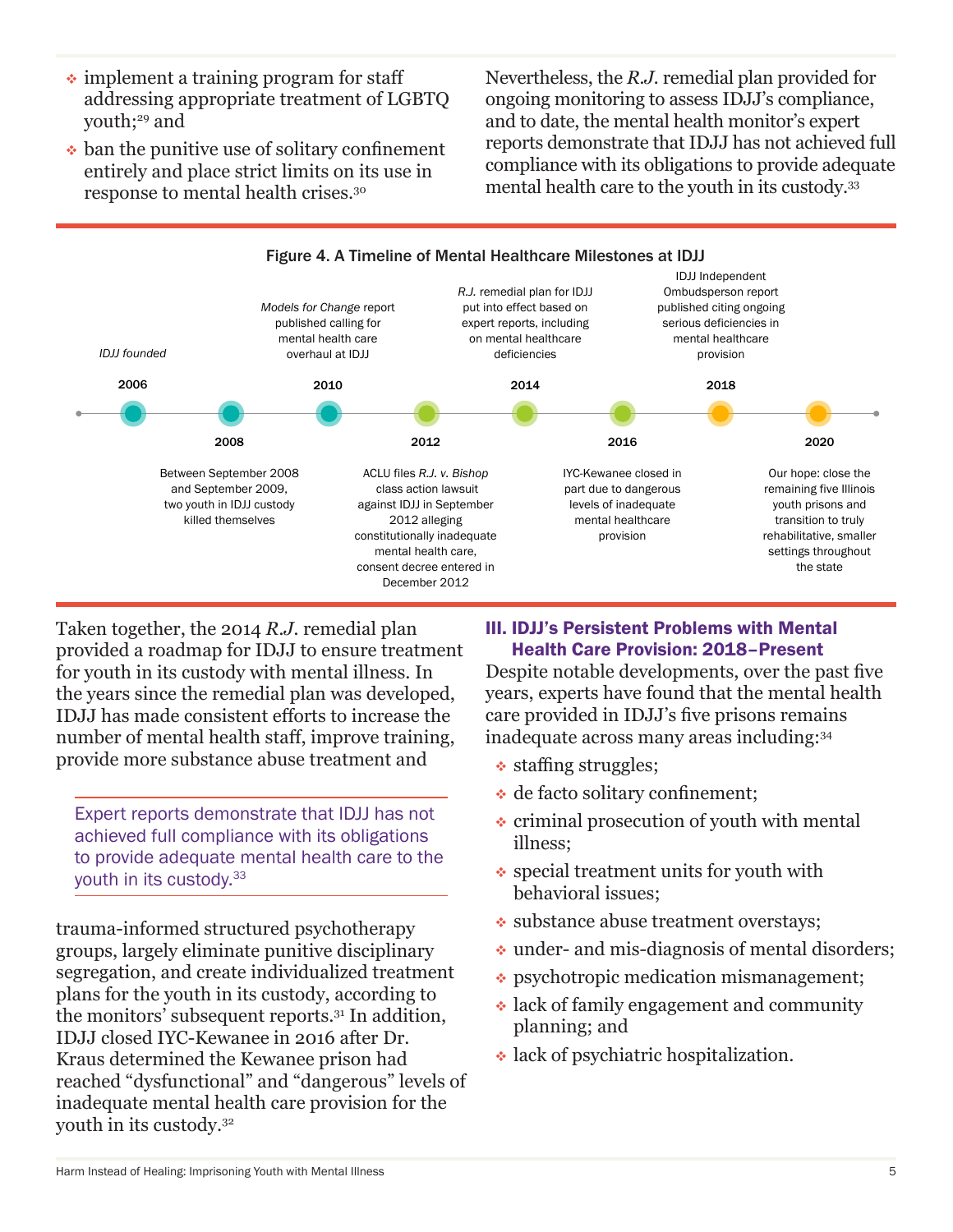In addition, the most recent annual report issued by the Illinois Independent Juvenile Ombudsperson, Kathleen Bankhead, is critical of IDJJ's treatment of youth needing mental health services. "The Department of Juvenile Justice does not adequately treat youth who have serious or severe mental health/behavioral health needs," the FY 2018 report stated.35

Some youth with serious diagnosed and undiagnosed mental health needs are not accurately assessed. Many are improperly reassessed and do not receive appropriate or adequate treatment for their mental illnesses. DJJ mental health treatment is not trauma based; it does not promote healthy adolescent development and is not culturally sensitive. This failure disproportionately affects its largest segment of youth, African American teens.<sup>36</sup>

# *Staffing Struggles*

To provide adequate mental health care to youth, IDJJ must employ a full complement of qualified social workers, psychologists, and psychiatrists.<sup>37</sup> Unfortunately, achieving adequate mental health staffing levels has been a consistent problem for IDJJ, although it has made steady progress over time. As Paula Wolff, Policy Advisor with the Illinois Justice Project, said:

Getting people to work on mental health, education, and the other services within the facilities is difficult—partly because the facilities are so remote and there are not a lot of people with those degrees who are able and willing to work in those facilities and partly because it's a hard job, particularly if the culture is still pretty punitive for people who [are in a helping profession].38

Dr. Kraus has also noted that it is "especially difficult to attract qualified mental health staff in some areas in the Southern region of the state" and that "lengthy hiring delays also significantly exacerbate these difficulties."39 Facilities like

IYC-St. Charles and IYC-Pere Marquette, which are closer to metropolitan centers, also struggle to recruit mental health staff due to the competitiveness of other employment opportunities.40

By December 2018, mental health staffing levels had reached an adequate ratio at IYC-St. Charles and IYC-Harrisburg on paper, but the psychiatrists were filling open hours mainly with telepsychiatry, and that was not yet in place.41

The fact that it took IDJJ nearly ten years to come into compliance with the required mental health professional staffing levels is troubling, at a minimum, and may indicate that providing youth mental health services inside a prison is an unsustainable approach.

By the end of October 2019, the date of the most recent mental health monitoring report, Dr. Kraus had found that mental health and psychiatry staffing levels had at last reached adequate staffing levels at all facilities—with the exception of IYC-Pere Marquette, which lacked a Treatment Unit Administrator.42

The fact that it took IDJJ nearly ten years to come into compliance with the required mental health professional staffing levels is troubling, at a minimum, and may indicate that providing youth mental health services inside a prison is an unsustainable approach.

# *De Facto Solitary Confinement*

Although the practice of disciplinary solitary confinement was ostensibly ended at IDJJ in 2014 as part of the consent decree, there is evidence that de facto solitary confinement has persisted to the present at both IYC-St. Charles and IYC-Harrisburg.43 In January 2018, the mental health monitor Dr. Kraus reported:

There were a number of youth who were on extended periods of solitary confinement for various reasons, including staff not being able to control them in a dorm, or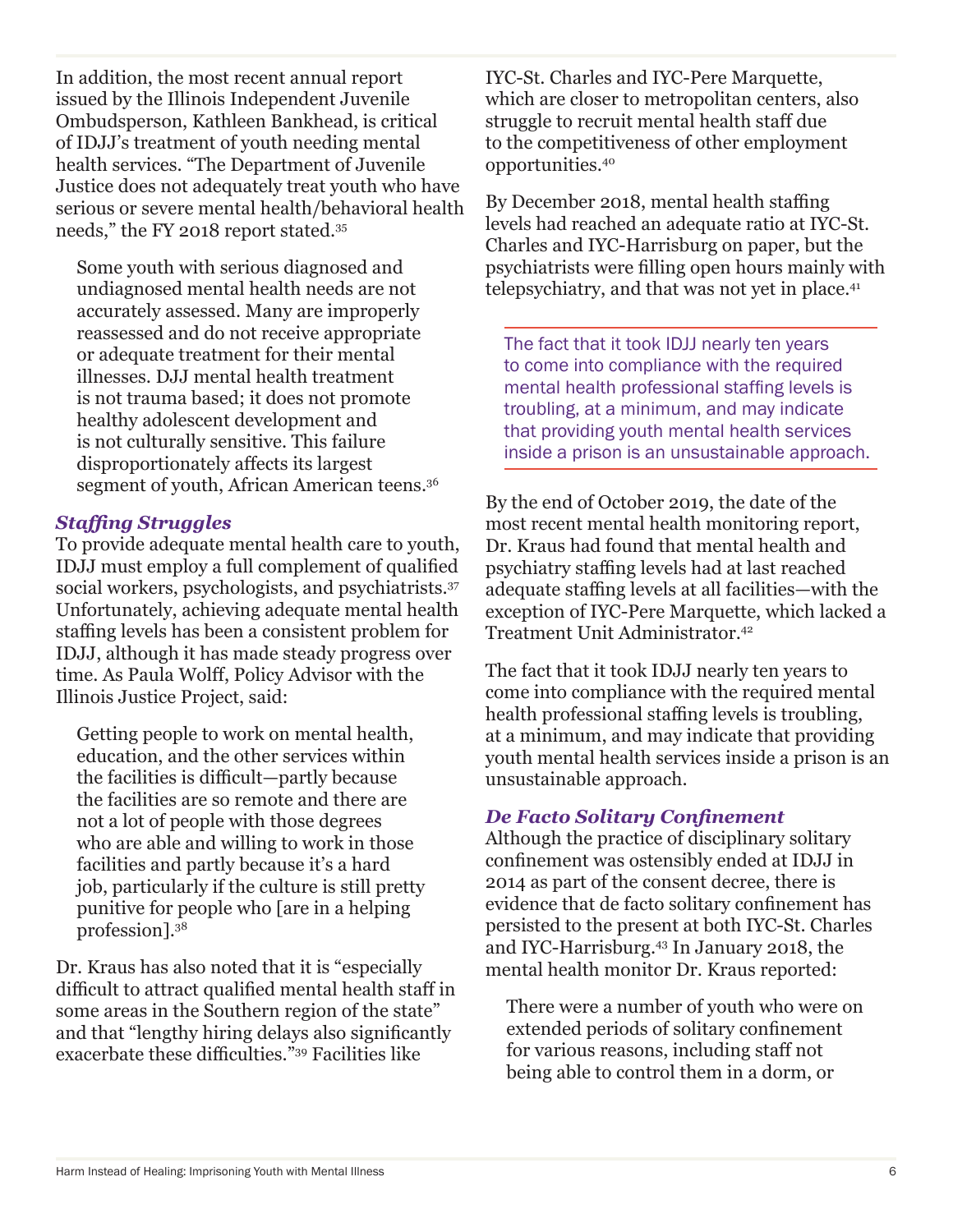other mental health concerns. For at least one youth, the rationalization was the youth wanted to be in solitary confinement and didn't want to be in a dorm. I think that for any youth like this, daily mental health interventions and more frequent psychiatric interventions should at least be a starting point. However, it seems as though there is a progressive number of youth who are having these extended stays in solitary confinement and are set up in dorms without programming. This is seen at IYC Harrisburg and at IYC St. Charles.44

*Solitary confinement—the practice of isolating a prisoner in a cell for 22-24 hours per day with minimal access to environmental and social stimulation—is widely recognized as one of the most dangerous practices that occurs in youth prison facilities.<sup>45</sup> Research has found that solitary confinement causes significant psychological harms, including depression, anxiety, self-mutilation, and increased suicide risk.<sup>46</sup> By denying youth access to educational and psychosocial programming, and introducing new psychological harms, solitary confinement undermines the rehabilitative goals of the juvenile justice system.47 For this reason, many professional organizations, including the American Psychological Association, support banning the practice, and the federal government has recently taken steps to significantly limit its use on youth in federal custody.<sup>48</sup>*

The most recent IDJJ data reveal that the average length of "behavioral holds" was only 75 minutes;49 but these data do not capture nondisciplinary uses of confinement such as medical crisis-watch holds or "unstructured room time."

In December 2018, Dr. Kraus noted that three youth at St. Charles with mental health issues had been confined to the Taylor Dorm in what "would be considered solitary confinement" for multiple months.50 He also noted his concern that IDJJ's use of psychiatric "crisis status" has the potential to turn into indefinite solitary confinement for some youth because of lack of effective follow-ups to assess if treatment is working.<sup>51</sup>

Perhaps more concerning, because of its potential to be far more widespread, was Safety and Welfare monitor Kelly Dedel's discussion of IDJJ's pervasive use of "unscheduled room time" at IYC-Harrisburg, IYC-St. Charles, and IYC-Chicago, where both legitimate and unauthorized departures from schedules has resulted in youth been confined to their rooms for lengthy periods of time.52 A 2018 John Howard Association report on IYC-Chicago observed that a shortage of teaching staff was leading youth to "spend a fair amount of time in their housing units, with few activities to engage them."53 They observed that "[m]any of the youth were voluntarily locked in their cells."54 The 2018 John Howard Association report on IYC-St. Charles also observed youth locked in their cells for most of the day due to staffing shortages.<sup>55</sup>

The October 2019 report by the safety and welfare monitor Dr. Dedel found that the problem of "unstructured room time" had abated at IYC-Harrisburg, but that it persistent among the general population and those housed in the Alternative Behavioral Unit at IYC-St. Charles.56

There is evidence that this excessive room restriction—de facto solitary confinement—has observable mental health effects on youth and inhibits the ability for mental health treatment to occur. For example, the John Howard Association (JHA) observed a Structured Psychotherapy for Adolescents Responding to Chronic Stress (SPARCS) group at IYC-St. Charles and found that youth, who had been confined to their cells for most of the day, were so energetic and distracted in the group that they could not give the therapy the intense focus required. JHA

There is evidence that this excessive room restriction—de facto solitary confinement—has observable mental health effects on youth and inhibits the ability for mental health treatment to occur.

argued that the "rambunctious behavior"57 of the youth they observed was a direct consequence of the de facto solitary confinement taking place at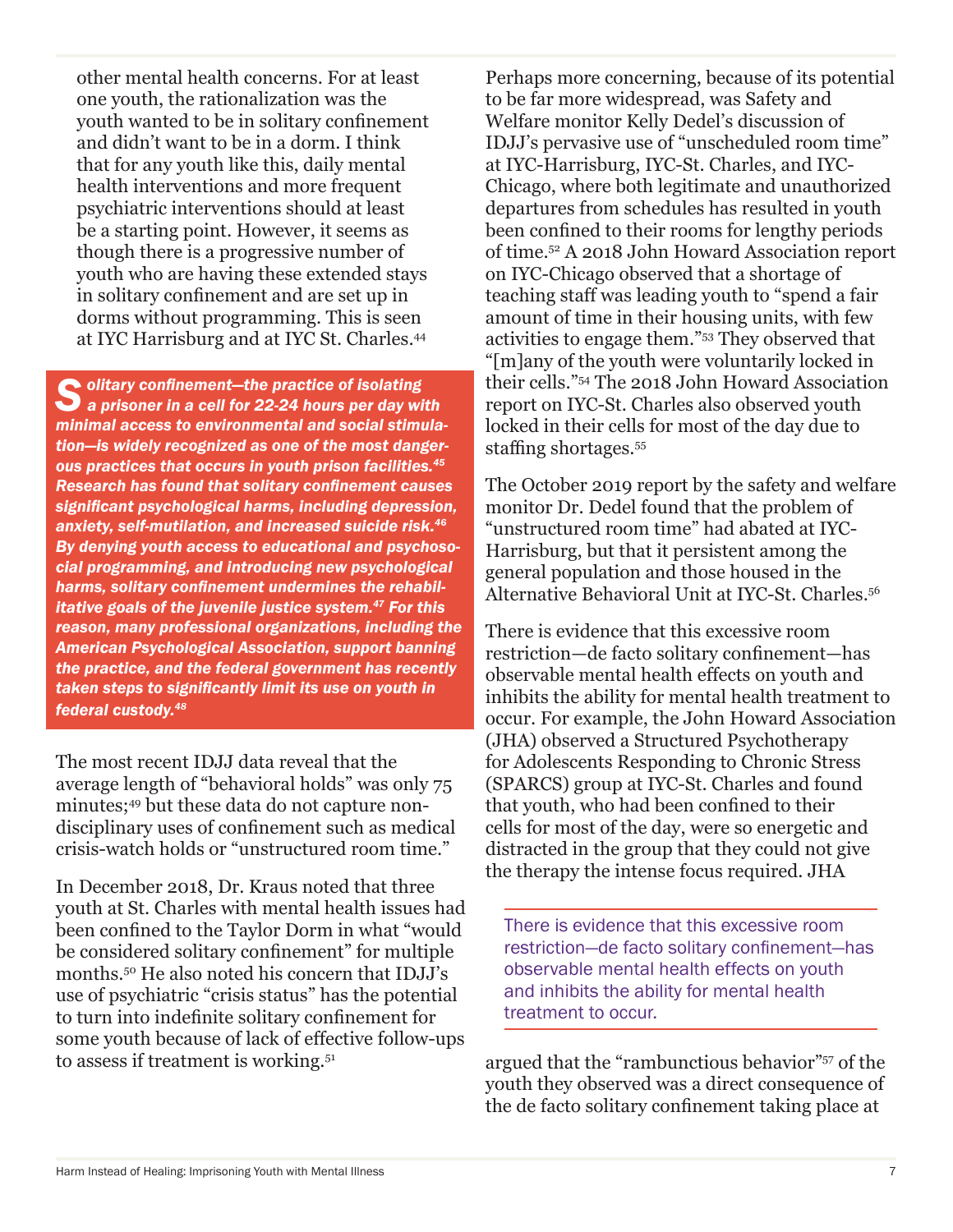the prison. JHA stated: "In the absence of robust programming, physical recreation and time outside of their cells, opportunities for play and socialization will override the capacity and intent of staff to provide youth with therapeutic groupbased interventions. Because of this dynamic, the effectiveness of these group therapy services is called into question."58

These and other well-documented adverse mental health effects of solitary confinement—including increased risk of depression, anxiety, suicide, and psychosis—caused the American Academy of Child and Adolescent Psychiatry (AACAP) issued a policy statement in opposition to the use of solitary confinement on juveniles. favor of its prohibition. The AACAP's policy statement: "A lack of resources should never be a rationale for solitary confinement."<sup>59</sup>

"A lack of resources should never be a rationale for solitary confinement."<sup>59</sup>

# *Criminalizing Mental Illness*

Some IDJJ staff members have been frustrated by the federal court's limitations on their ability to use solitary confinement to discipline youth for infractions. Beginning in 2015, staff at IYC-Harrisburg took the unusual step of asking the Saline County state's attorney to file dozens of felony assault charges against youth imprisoned at IYC-Harrisburg.<sup>60</sup> Many of the "assaults" at issue did not result in injuries. For example, some of the youth were prosecuted for spitting at staff, and other charges related to shoving, tossing liquid, water, and medications at staff.<sup>61</sup> At least two youth who were prosecuted were interviewed by Dr. Kraus, and found to have serious mental health needs.62 The ACLU of Illinois found that "the youth most at risk of prosecution in Saline County appear to have serious mental health needs as well as serious behavioral issues."63

The Saline County criminal prosecutions, particularly those that involved youth with serious mental illness, highlight the danger that the state's failure to provide adequate

mental health treatment imposes on incarcerated youth in Illinois. As Dr. Kraus noted in his most recent report,

[M]any of the youth currently in the system have significant mental health acuity and have been impacted by trauma. Many can be characterized as struggling with hyperarousal and are very easily dysregulated. They are prone to an oversensitivity to perceptions of danger and may misperceive situations and feel threatened, even in the absence of objective evidence. Consequently, they are extraordinarily context dependent meaning that they are acutely sensitive to their environment. For these youth, effective treatment requires an environment characterized by safety, predictability and consistency.64

If young people's illnesses are misdiagnosed or mismanaged, or if they are subject to de facto solitary confinement, their symptoms may worsen. As the ACLU stated, "[p]erhaps the most serious question posed by the Harrisburg prosecutions is where can youth with behavioral histories who are in need of special treatment be placed within the DJJ system."65

For Jennifer Vollen-Katz, the Executive Director of the John Howard Association, the prosecutions of youth at Harrisburg point to the problems inherent in treating youth with serious mental health issues in the current large, adult-prison model at IDJJ. She said, "the serious mental health needs of the youth was not the sole cause of the unfortunate tensions between youth and staff at IYC-Harrisburg, but combined with a paramilitary, antiquated, racist, non- treatment oriented adult-prison model, and a significant change in disciplinary policy; it is not surprising that things went very badly."66

Alarmed by these criminal prosecutions and the dire consequences for youth who were facing or sentenced to adult prison sentences, in July 2017, the ACLU of Illinois filed a motion in federal court asking the court to order IDJJ to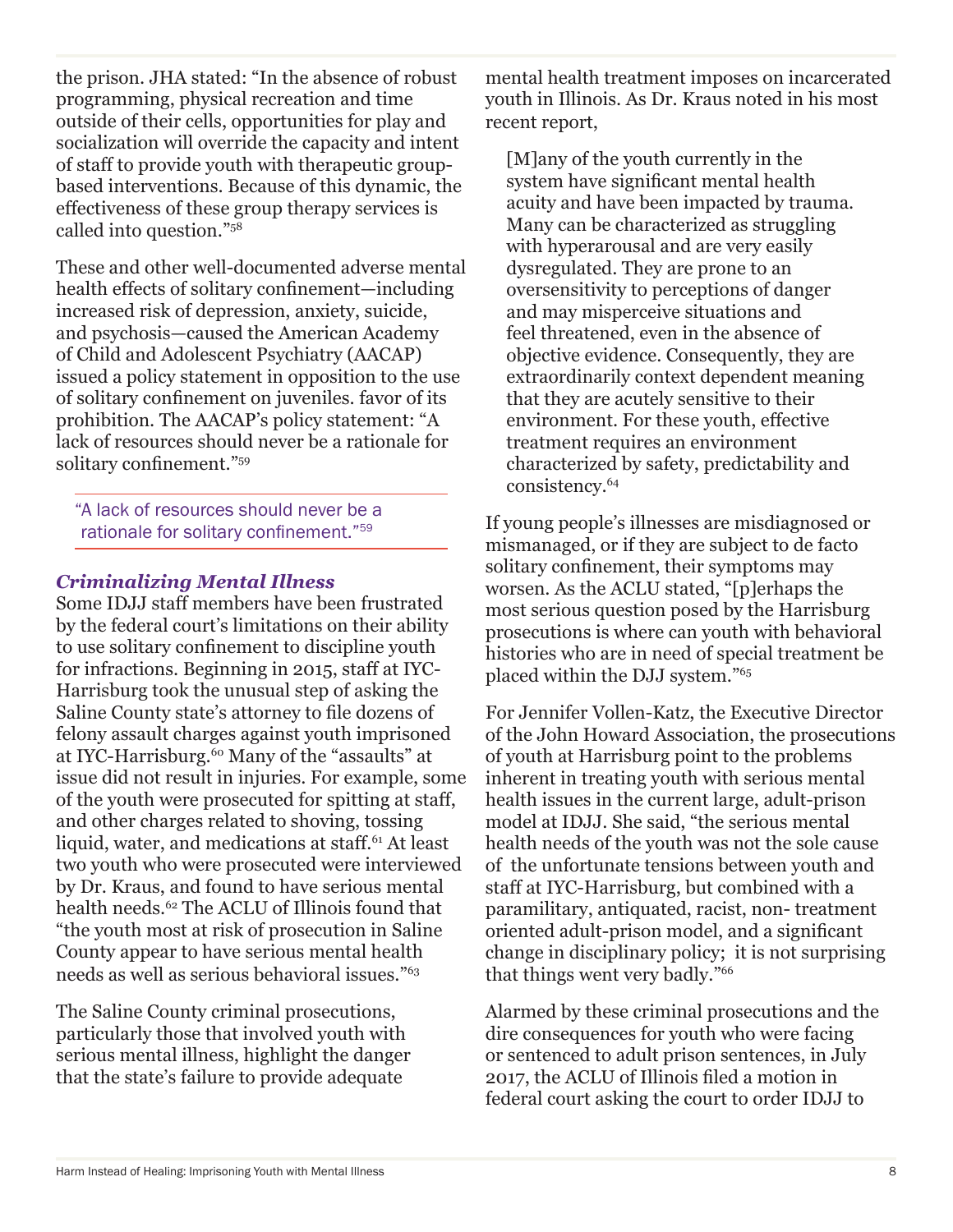create a plan to address the prosecutions and in the meantime, prohibit IDJJ from placing any additional youth in IYC-Harrisburg.<sup>67</sup> In September 2017, after it appeared that IDJJ's initial steps to halt prosecutions were having some success, the ACLU asked the court to defer its decision on the request to prohibit IDJJ from placing more youth at IYC-Harrisburg, in large part because it found that education and mental health services at IYC-St. Charles were so poor and constitutionally inadequate that it was not a reasonable alternative to transfer youth there.<sup>68</sup>

In December 2018, Gov. Bruce Rauner commuted the sentences of six of the youth given adult prison terms for assaults at IYC-Harrisburg.<sup>69</sup>

## *Special Treatment Units*

In recent years, monitors have observed that IDJJ is experiencing "higher concentrations of youth with more significant mental health concerns," some of whom have aggressive behavior problems.70 As of October 2019, IYC-St. Charles and IYC-Harrisburg were the only prisons with an official specialized treatment unit for youth with significant mental health and behavior concerns.71 The Special Treatment Unit (STU) at IYC-St. Charles houses 24 youth, and provides one individual therapy session per week and at least two other "mental health contacts," which can include groups, per week.<sup>72</sup>

To function as envisioned, the STU is required to have dedicated security staff, who have received specialized training and function as part of the treatment team.73 In its 2018 report, the John Howard Association found that youth in the special treatment unit at IYC-St. Charles were locked in their cells during the day,<sup>74</sup> despite IDJJ's obligation to provide out-of-cell time and educational and recreational programming. Dr. Kraus's most recent monitoring report echoed these concerns about IYC-St. Charles. He found that although IYC-Harrisburg's new STU was in compliance, there was not an adequate number of security staff at the IYC-St. Charles STU to provide adequate

educational and recreational programming. Youth not in school were simply given "basic worksheets" to complete on their own.75

# *Substance Abuse Treatment Overstays*

The latest IDJJ data reveal that in September 2019, 87 of the 276 (32%) youth in its custody were participating in substance abuse treatment, the vast majority for marijuana use (78%).<sup>76</sup> The John Howard Association found evidence that in the recent past, the available program spots for substance abuse treatment were insufficient to meet the enrollment needs, and as a consequence, youth at IYC-Chicago and IYC-Harrisburg were being "routinely" held at the facility beyond their original release dates because of program waitlists.<sup>77</sup>

The John Howard Association has argued that to prolong youth's incarceration for the purposes of substance abuse treatment is "arbitrary, overly punitive and needlessly exposes youth to the trauma and harm of extended incarceration (separation from family, reduced educational opportunities, social, emotional, and psychological deterioration)."78 And because community-based substance abuse treatment programs are available, IDJJ's policy, JHA argued, runs "contrary to Illinois law which provides that delinquent youth must be placed in the least-restrictive environment capable of meeting their needs and public safety."79

# Figure 5. Primary Substance Used Among Youth in Drug Treatment at IDJJ, Sept. 2019



Source: Illinois Department of Juvenile Justice, Monthly Report: September 2019.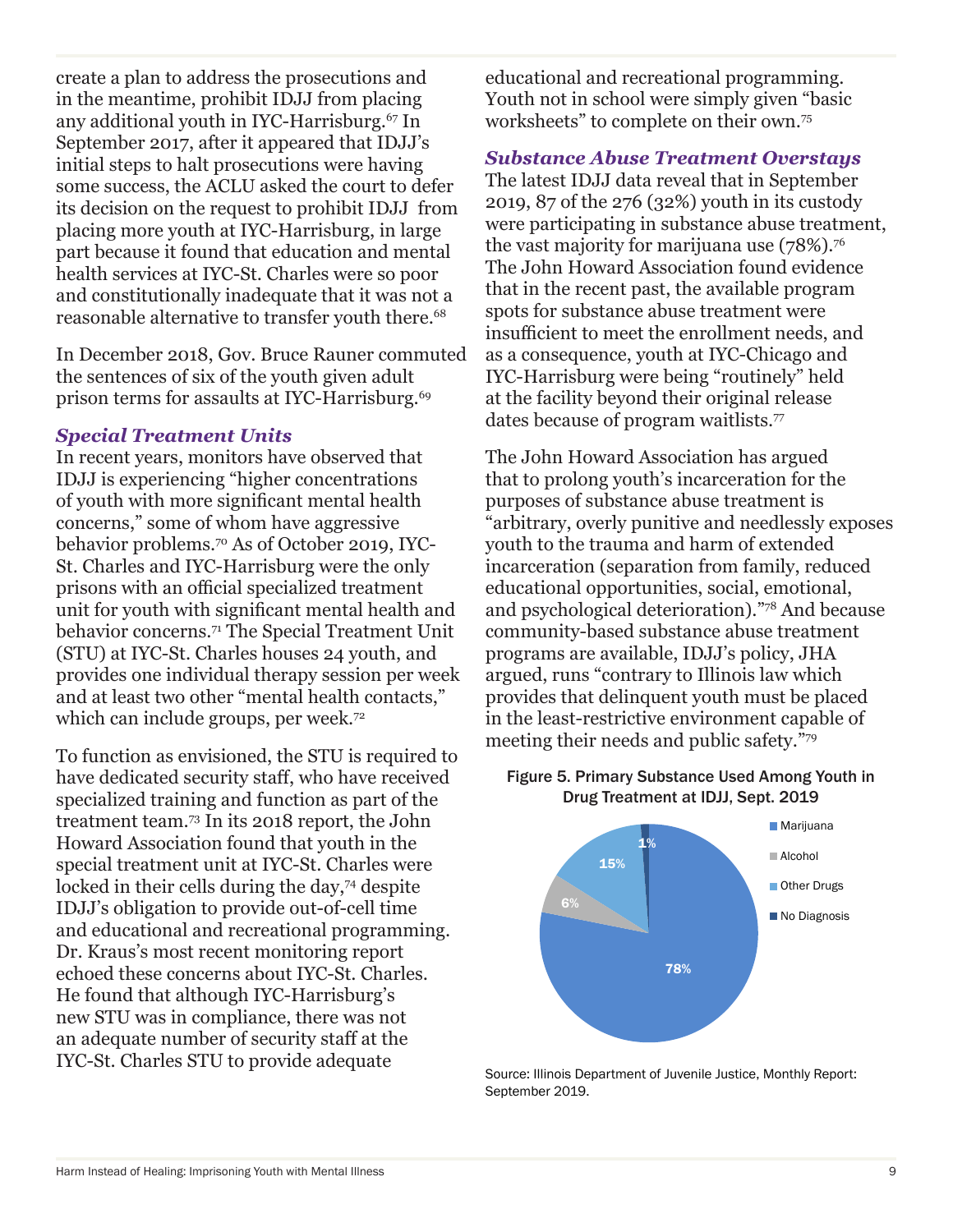## *Underdiagnosis and Misdiagnosis of Mental Disorders*

There is evidence that the number of youth with serious mental health needs may be even higher than diagnosed. Despite the new screening and classification systems that IDJJ has implemented, Dr. Kraus has raised concerns that some younger youth with "significant mental health histories" including past hospitalizations and psychotropic medications, were not deemed eligible for the Special Treatment Unit at St. Charles where youth with acute mental health needs are placed.80 At IYC-St. Charles, he also found other youth who had significant prior mental health histories, but IDJJ was now identifying them as "having no mental health history."81 Therefore, even when IDJJ meets its staffing ratios, it may not be sufficient, because the number of youth with more serious mental health needs are being potentially undercounted.

In addition, Dr. Kraus has raised concerns about youth being misdiagnosed. For example, he said that youth "with unipolar depression and ADHD and perhaps a behavior disorder are being diagnosed with Bipolar Disorder. Youth with ADHD are being treated with neuroleptics to control impulsive acting out behavior."82 As of December 2018, IDJJ had made efforts to decrease the use of neuroleptics, whose significant side effects include "weight gain, diabetes, and even potentially irreversible Movement Disorders."83 Without effective screening, diagnosis, and classification of youth with mental illness, it is difficult for IDJJ to ensure that they receive appropriate and effective treatment.

### *Psychotropic Medication Mismanagement*

The percentage of youth in IDJJ custody who have been prescribed psychotropic medication has increased in recent years, from 31.8% of youth in September 2015, to 51.1% of youth in September 2019 (see Figure 6).

### Figure 6. Percentage of Youth in IDJJ Custody Prescribed Psychotropic Medication



Source: Illinois Department of Juvenile Justice, Monthly Reports for the Month of September, 2015-2019, available at: https://www2. illinois.gov/idjj/Pages/Data-and-Reports.aspx. Data reflect the percentages on the last day of September for each year.

In his 2018 report on mental health care provision at IDJJ, Dr. Kraus raised concerns about the failure of IDJJ to institute informed consent procedures for patients and to adequately monitor the administration of psychotropic medications.84 None of the facilities had instituted informed consent for the administration of psychotropic medications where youth were informed of their diagnosis, the goals and specific side effects of treatment, and asked to provide written consent.<sup>85</sup>

He described one particularly concerning case of inappropriate administration of psychotropic drugs:

There was a youth taking 100mg of Seroquel a day for an extended period of time. This type of medication increases the risk for metabolic syndrome, including the development of high cholesterol, high triglycerides, elevated sugars and even the potential for causing diabetes. For uncomplicated youth it is typically recommended to get lab work every six months. For high risk youth, more frequently than that. This youth had not had any lab work completed, either looking at his lipid panel, fasting blood sugar or hemoglobin A1C.<sup>86</sup>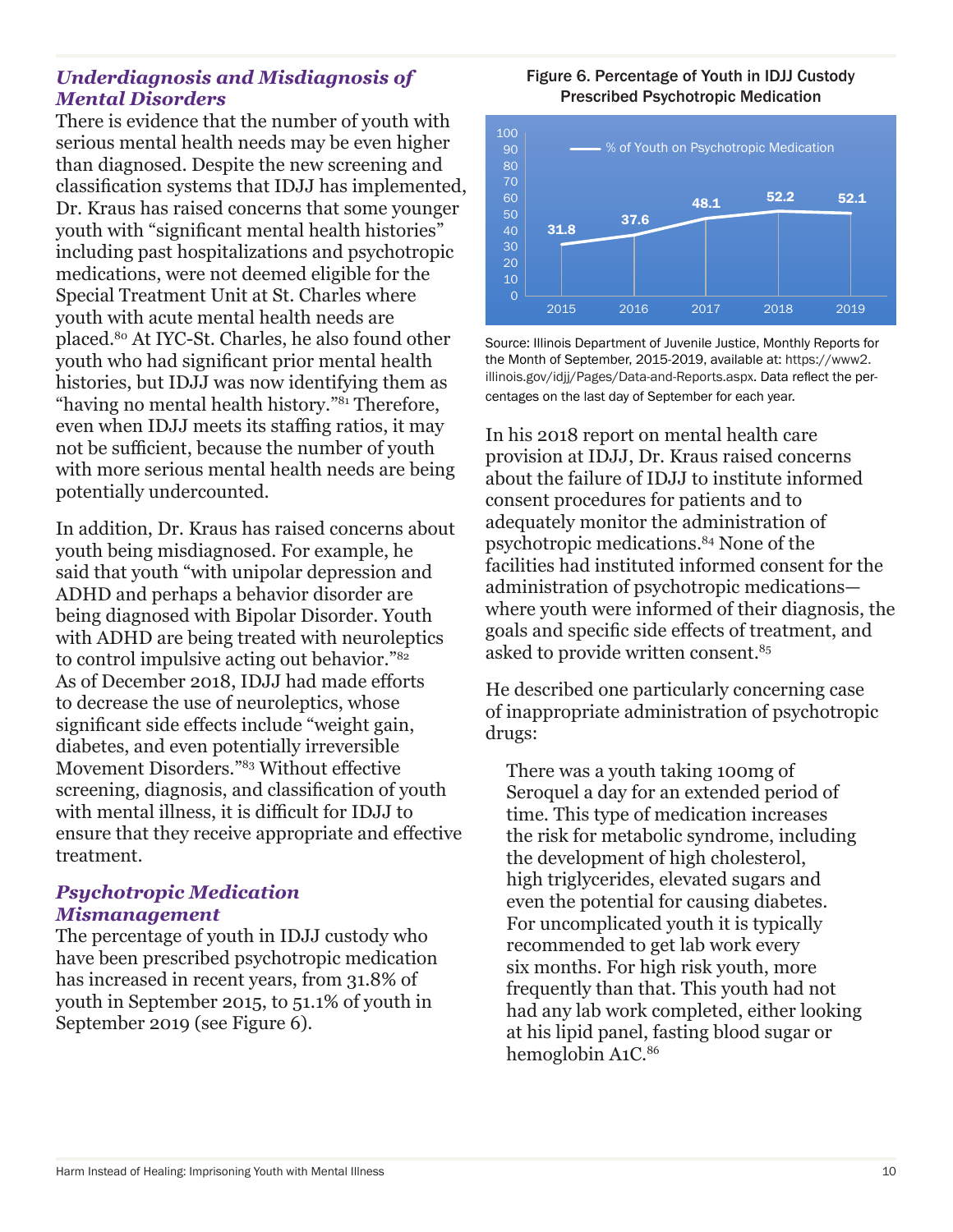In another case, he described a youth on medication for Bipolar Disorder was told to see a psychiatrist every 90 days, when all youth on psychotropic medication should be seen every 30 days.<sup>87</sup> Furthermore, there is concern that personnel turnover results in medication mismanagement for youth, even if the policies on the books are uniform throughout the facilities.<sup>88</sup>

The John Howard Association also raised concerns about inappropriate administration of psychotropic medication to youth at IYC-Harrisburg in its 2018 monitoring report of that facility.89 The John Howard Association found that 66.6% (102) of the youth imprisoned at Harrisburg were on anti-psychotic medications, including Seroquel, for unsupported diagnoses such as conduct disorders.90 The *Chicago Reporter* found that even as the population of youth at IDJJ was declining rapidly, between February 2015 and November 2017, prescriptions of Seroquel at IDJJ rose from 14 to 107 per month, a six-fold increase.<sup>91</sup> The inappropriate administration of these medications can seriously endanger the health of youth in IDJJ custody. Adverse side effects of Seroquel include weight gain, diabetes, and with long-term use, loss of brain volume.<sup>92</sup>

Over the past year, IDJJ has made strides to improve psychotropic medication management for the youth in its custody, including introducing telepsychiatry.93 However, substantial issues remain. For example, Dr. Kraus found that one psychiatrist stopped prescribing an effective medication with serious side effects instead of ordering the necessary lab work (an EKG) necessary to safely continue care.94 He also found that timely psychiatric follow-ups were not taking place at IYC-Harrisburg and IYC-Pere Marquette, despite his previous recommendation that they occur every 30 days for all youth on psychiatric medication.95And as of October 2019, IDJJ had not yet implemented a new informed consent process for youth receiving psychotropic medication.96

# *Lack of Family Engagement and Community Planning*

Family-based services for children's mental health have shown to be particularly important for improving retention of services, increasing parental knowledge about children's mental health issues, and improving family interactions.97 Although "[t]here has been some improvement regarding family therapy" at

At IYC-Chicago, where many of the youth live the closest to their families, Dr. Kraus found in 2018 that only five or six of the 69 youth had engaged in any family therapy, and most of that was done by telephone.<sup>99</sup>

IDJJ over the past five years, it has not been robustly carried out in all of the prisons, with the exception of IYC-Warrenville.98 At IYC-Chicago, where many of the youth live the closest to their families, Dr. Kraus found in 2018 that only five or six of the 69 youth had engaged in any family therapy, and most of that was done by telephone.99

In addition, Dr. Kraus has repeatedly noted that there is little to no Aftercare mental health planning happening at any of the five prisons. In part because of Medicaid discontinuation during incarceration, youth at IDJJ were returning to the community without any "appointments and community mental health programming for alcohol and substance abuse treatment, for individual therapy, family therapy, and medication management."100

# *Lack of Psychiatric Hospitalization*

In November 2018, the ACLU of Illinois argued that IDJJ was failing to obtain psychiatric hospitalization for youth with acute mental health needs.101 The ACLU cited departmental data that demonstrated that since January 2017, there had been at least 24 instances of youth being referred for psychiatric hospitalizations but only three referrals resulted in hospital placements.102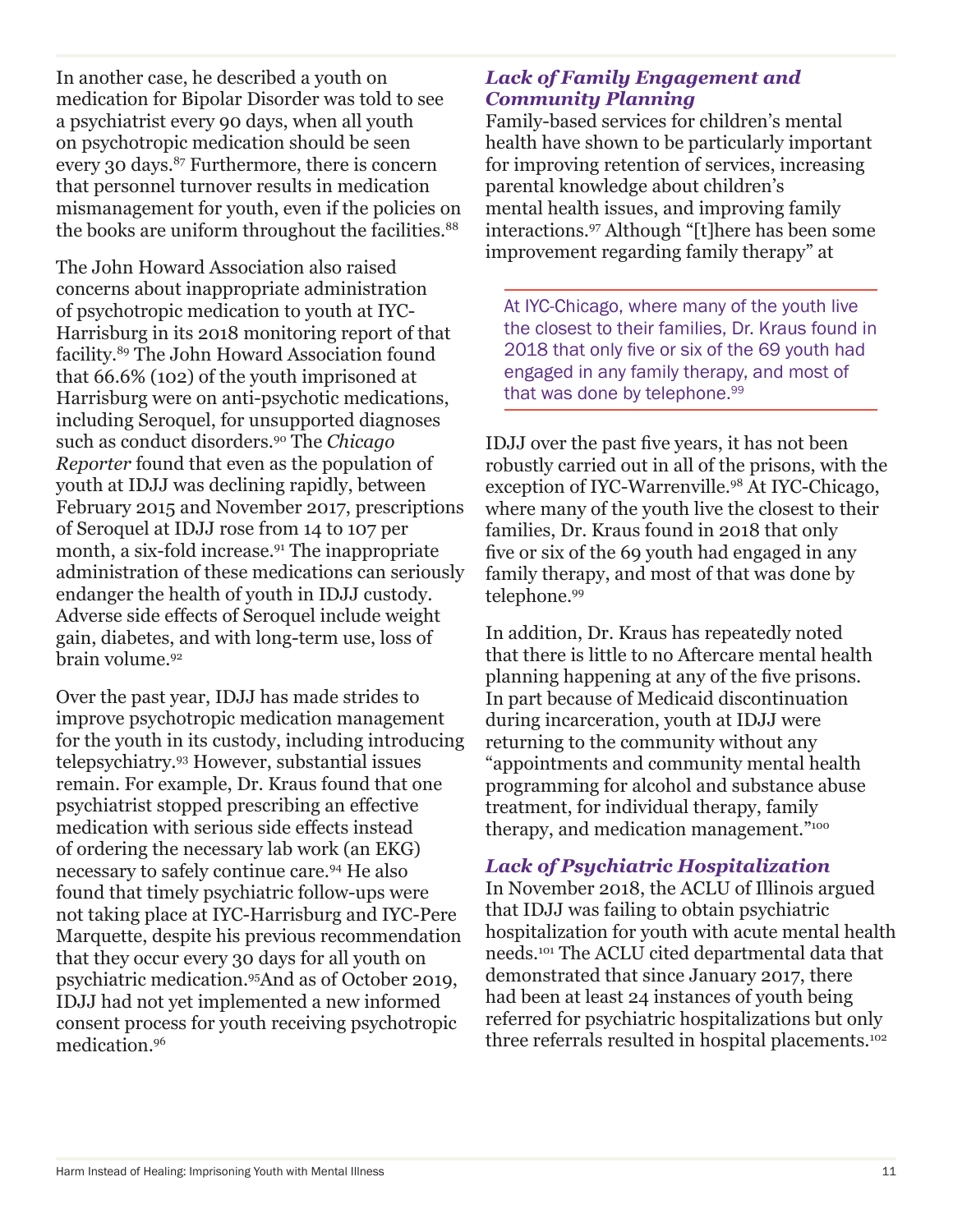In his January 2018 report, Dr. Kraus said that two youth in "ongoing administrative holds" had "waited months for hospitalization."103 He said that he was "extremely concerned about the barriers to hospitalizing youth"104 and that such barriers were essentially resulting in solitary confinement.105 In December of that year, Dr. Kraus repeated his concerns, noting that he had observed youth at St. Charles who were acutely suicidal and youth who were psychotic who "presented as an acute risk to self or others" who had not been hospitalized.<sup>106</sup> He noted that "when there is an acute mental health issue, the quicker one can stabilize these issues, the better the child will be."107

In response to these claims, U.S. District Court Judge Matthew F. Kennelly, who is overseeing the ongoing enforcement of the *R.J.* v. *Mueller* consent decree, directed IDJJ to develop a plan to ensure prompt psychiatric hospitalization for youth with acute mental health needs, or an equivalent level of care if the referrals are deflected.108 The amended remedial plan went into effect in March 2019,109 and IDJJ submitted a new plan for psychiatric hospitalizations in May 2019.110

IDJJ's 2019 psychiatric hospitalization plan includes forming new agreements with multiple outside psychiatric hospitals to help ensure placement, a new standalone psychiatric hospitalization policy, protocols for providing hospital-level psychiatric care inside IDJJ if necessary (including 24-hr nursing, daily psychiatrist rounds, and 12 hour of out-of-cell time each day), and new partnerships with outside residential treatment organizations—including Riveredge Hospital, Indian Oaks Academy, One Hope United, and Maryville Academy—that can provide "long-term intensive mental health treatment outside of Illinois Youth Centers."111

As of October 2019, IDJJ had a pending agreement with one psychiatric hospital and had plans to negotiate several more in southern Illinois, but IDJJ had not yet finalized any agreements.<sup>112</sup>

According to IDJJ's "Transfer Checklist" submitted to the court in May 2019, youth with major psychopathology disorders, and with ratings of severe mental health issues, may be eligible for residential placement outside of IDJJ.113 These new long-term residential placement policies demonstrate that IDJJ's adultprison-model facilities are fundamentally illequipped to provide adequate care to youth with serious mental health treatment needs, despite years of reform efforts.

## IV. Beyond Youth Prisons: Recommendations for Youth with Mental Illness

As this report has identified—over the past five years especially, IDJJ has attempted to reform its mental health care provision. And yet, many serious problems persist. Why? The large, adultprison model,114 where youth have no freedom of movement and sleep in cells in facilities surrounded by barbed wire—does not permit effective mental health treatment for youth. For this reason, we recommend that Illinois:

- $\cdot$  close the five existing IDJJ prisons and transition to a continuum of care model including community-based alternatives and small, homelike, secure facilities for the few youth who must be incarcerated, and
- $\cdot$  invest in community mental health treatment programs to divert youth with mental illness from entering IDJJ or the juvenile justice system in its entirety.

# *Transition to Small, Homelike Facilities for Youth*

In Illinois, experience has already shown that smaller secure facilities are better for youth with mental illness. As explained by IDJJ's mental health monitor, "the two facilities that seem to be functioning overall the absolute best are IYC Pere Marquette and IYC Warrenville."115 (In September 2019, IDJJ reported the population of IYC-Pere Marquette was 20 youth, and the number of youth at IYC-Warrenville was 38.)<sup>116</sup> Dr. Kraus went on to note that:

[T]he two facilities are quite different in a variety of contexts but what they have in common is there (sic) small size. It is quite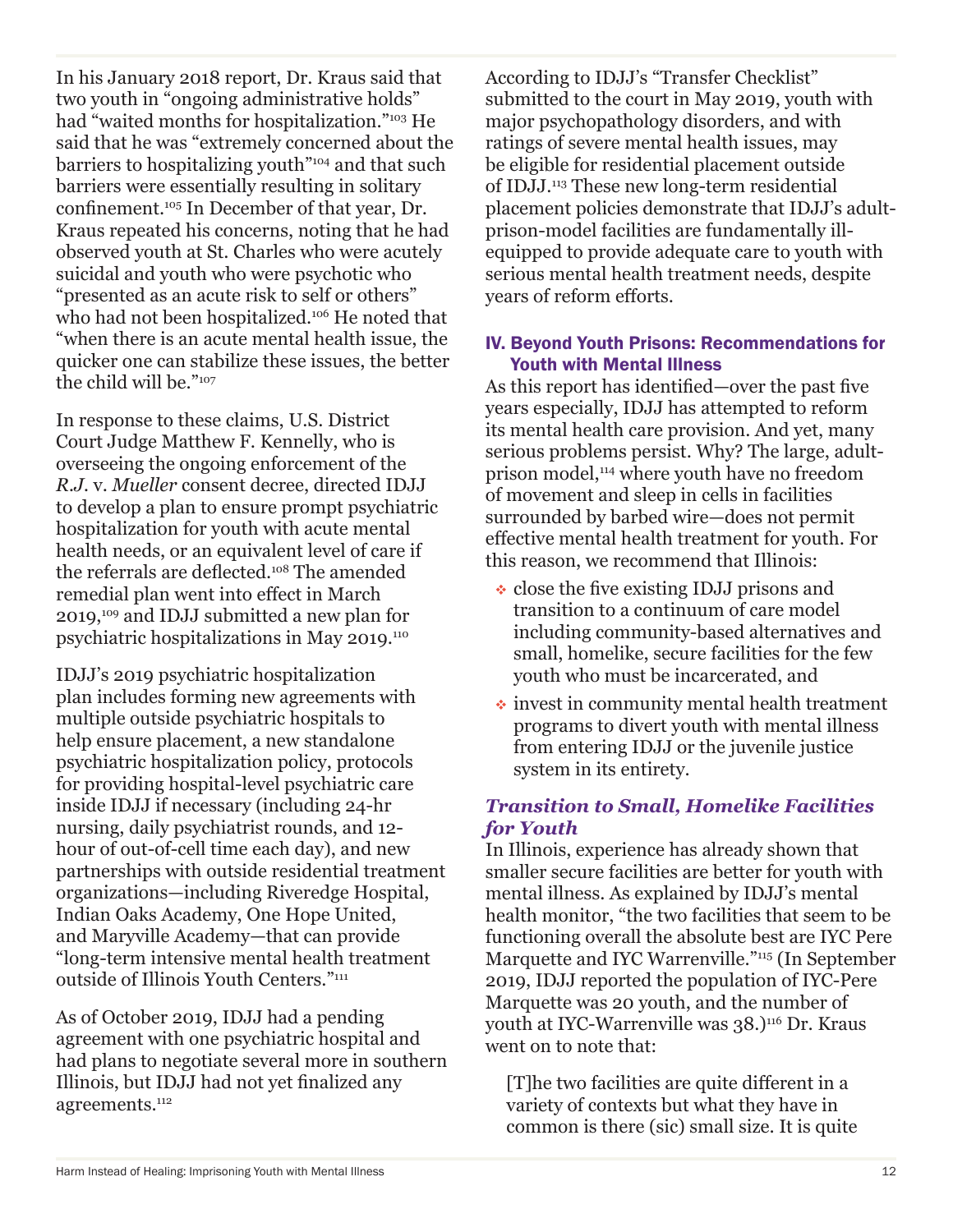evident that based on this presentation the facilities that are smaller, in the range of 30 to 40 youth, are more easily managed and the youth do better. There are less crisis situations more consistency in regards to treatment. There is also better collaborative working with staff.<sup>117</sup>

In addition, Dr. Kraus concluded his 2018 report by stating that: "[t]he concept of attempting to find ways to decrease the size of facilities so that the youth can be better managed; perhaps not exceeding 40 in number would be a worthwhile endeavor."118

Indeed, there is a pervasive sense among leading advocates that youth with acute mental health needs require, if not psychiatric hospitalization, than small, therapeutic, home-like residential treatment programs that are integrated with the community—not prison. As the John Howard Association stated in its most recent report on IYC-Harrisburg:

While IDJJ has made substantial improvements over the last decade, it still remains tethered to an outmoded model of juvenile justice in that the most troubled, traumatized, aggressive youth in the juvenile justice system continue to be housed in large IDJJ facilities far from home and family where intensive, personalized attention, services, and interventions are simply not feasible.<sup>119</sup>

John Howard Association Executive Director Jennifer Vollen-Katz elaborated: "These large facilities don't work—what we know will help these youth is small treatment-oriented facilities providing individualized care, staffed with at least one person the youth can trust, and that's not happening at IDJJ right now."<sup>120</sup>

Illinois Independent Juvenile Ombudsperson Kathleen Bankhead's annual report reached a similar conclusion. She stated:

While the Department of Juvenile Justice has made numerous improvements in serving the youth committed to its care,

there is still work to do. DJJ policies and practices are still too closely aligned with the Department of Corrections. As the Department has reduced the overall number of youth in custody and on aftercare, the intensive needs of its population of youth have increased. Mentally ill youth and those with serious behavior issues need more effective assistance. The correctional milieu at the larger facilities both creates and exacerbates negative youth behavior. Punitive measures such as extended custody do little to change behavior and increase the odds that youth will return to DJJ custody or wind up in DOC.<sup>121</sup>

IDJJ itself, in its recent effort to secure more off-site long-term residential placements for youth with mental health issues, appears also to recognize the limitations inherent its adultprison model.<sup>122</sup> Given the well-documented psychological and physiological harms of incarceration on adults,<sup>123</sup> especially those with preexisting mental illness, $124$  there is little surprise that leading policymakers have begun to call for an end to adult-like prisons for youth.125

The State of Illinois should begin planning to transition away from use of the adult prison model for youth immediately, with the aim of closing its existing youth prisons.

Today, however, all five IDJJ youth prisons— IYC-Chicago, IYC-Harrisburg, IYC-St. Charles, IYC-Warrenville, and IYC-Pere Marquette—have capacities for 40 youth or more.<sup>126</sup> And yet, more than two-thirds of the beds in these large prisons are empty.127 The State of Illinois should begin planning to transition away from use of the adult prison model for youth immediately, with the aim of closing its existing youth prisons. In the interim, we encourage IDJJ to continue placing youth with serious mental health needs in outside long-term residential treatment programs and psychiatric hospitals, when necessary.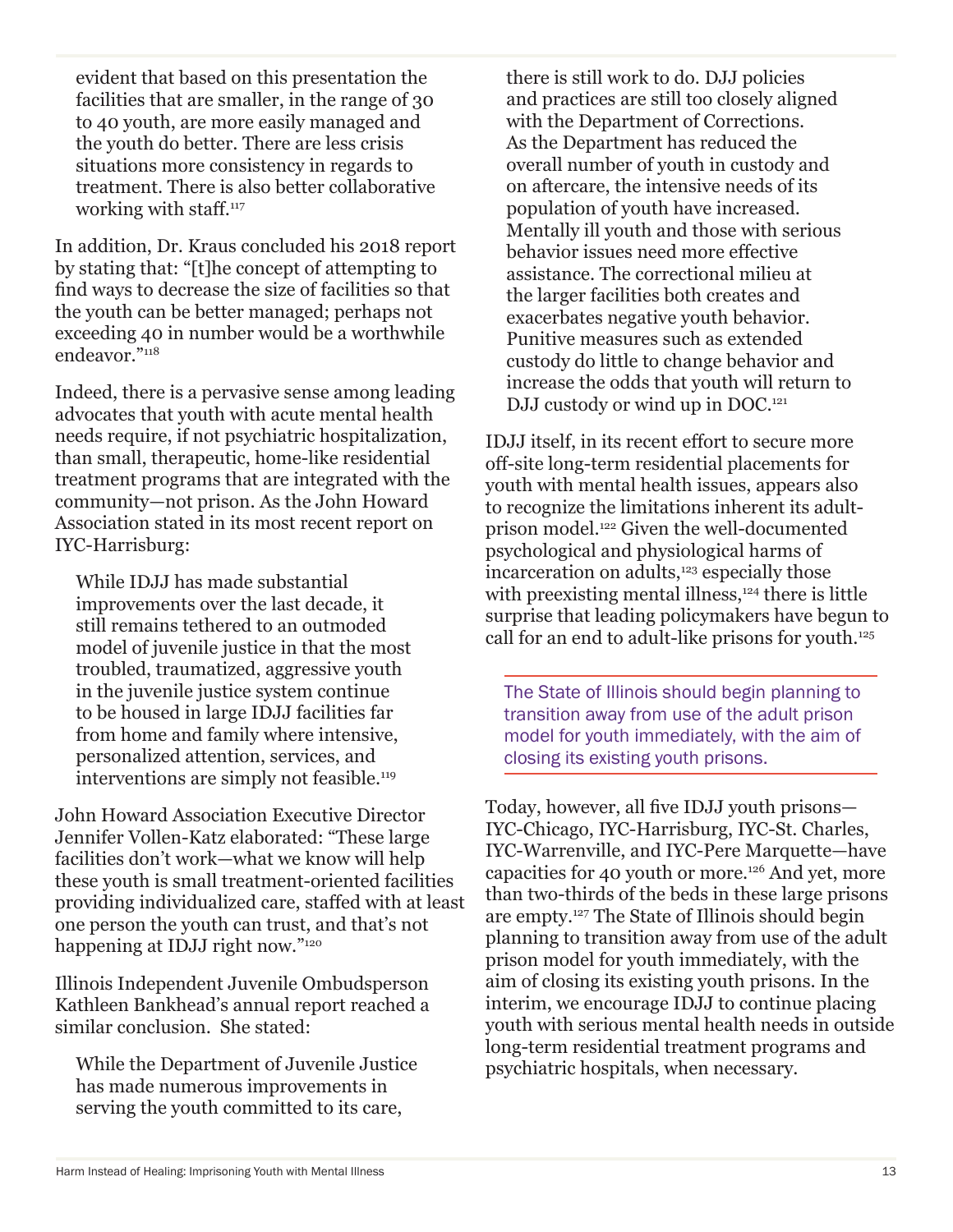

Source: Illinois Department of Juvenile Justice, Monthly Report: September 2019; facility capacity as reported on the Illinois Department of Juvenile Justice website: https://www2.illinois.gov/idjj/Pages/Facilities.aspx.

# *Invest in Communities to Divert Youth with Mental Illness*

Furthermore, policymakers and mental health advocates in Illinois have long recognized that diversion of youth with mental illness from the criminal justice system entirely, in the form of community-based treatment, is in the best interest of both youth and the state budget.<sup>128</sup>

In its 2018 report, *Stemming the Tide: Diverting Youth with Mental Health Conditions from the Illinois Juvenile Justice System*, the Illinois Mental Health Opportunities for Youth

Policymakers and mental health advocates in Illinois have long recognized that diversion of youth with mental illness from the criminal justice system entirely, in the form of community-based treatment, is in the best interest of both youth and the state budget.<sup>128</sup>

Diversion Task Force developed a series of 13 recommendations to help protect youth with mental health conditions from involvement (or re-involvement) with the criminal justice system.129 These recommendations include:

- $\cdot$  investing in early intervention for children with serious mental health conditions:
- $\triangle$  training communities on mental health awareness;
- avoiding the use of arrests for misdemeanor offenses committed by youth with mental illness;
- and ensuring that incarcerated youth are properly screened for mental health disorders, enrolled in Medicaid before release, and that they have access to a continuum of housing and income upon returning to the community.130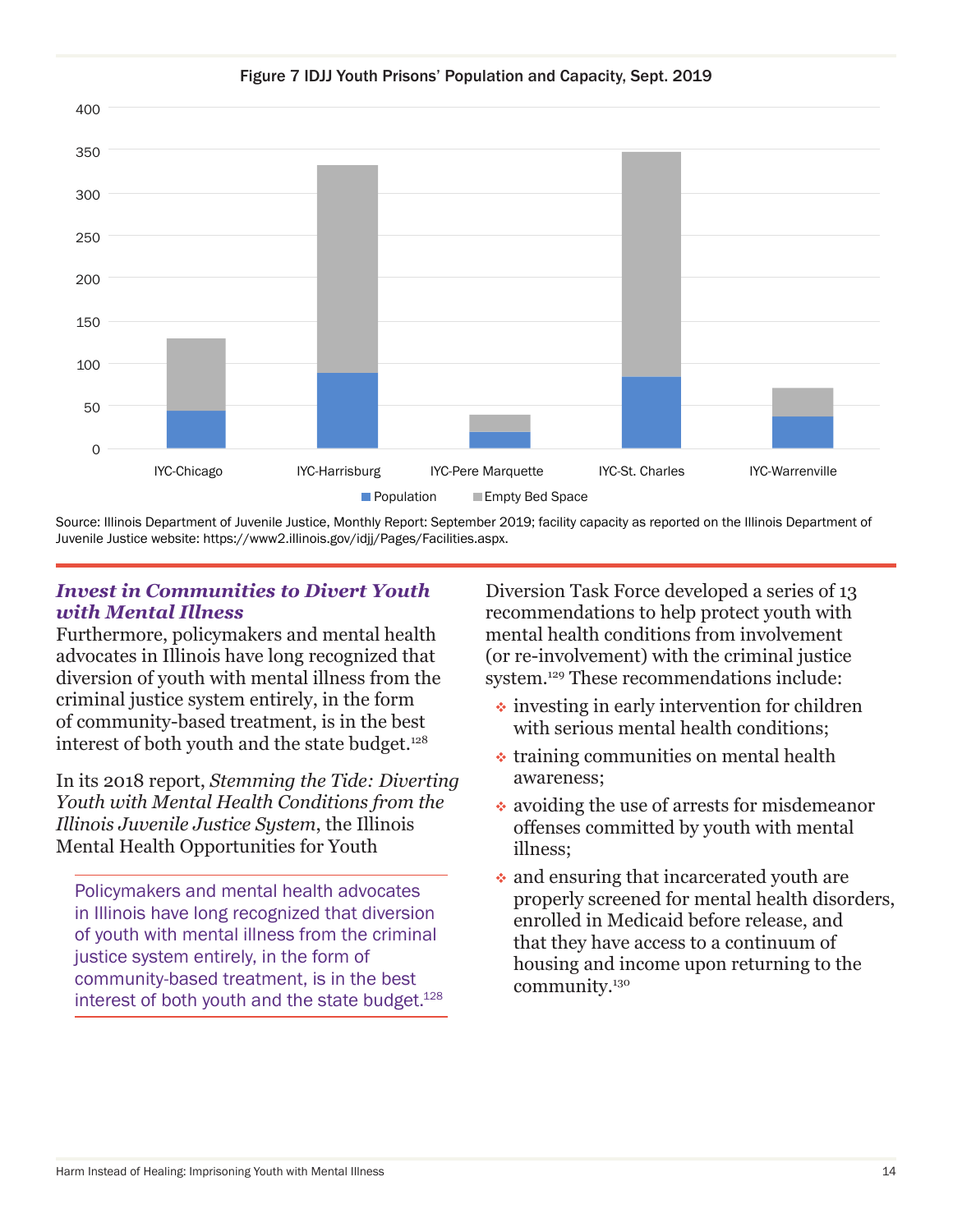As the authors state: "[B]efore any contact with the juvenile justice system, we must ensure youth have access to quality, community-based mental health treatment options."131

Mariame Kaba, Founder and Director of Project NIA, also emphasized the need for juvenile justice advocates to focus on making sure that youth get the services they need in the community, rather than in prison:

There are all the lawsuits around schooling and provision of mental health care and needs and we'll have to figure out that stuff because it is true that while there are actually people behind bars that we have to make sure that they get what they need while they're there. But we also must be really mindful that they should be getting all those things that supposedly are going to need to get inside—they should get those outside. We should be investing in good schools, we should make sure that the kids on the outside have the mental health care they need. Let's invest on the front end rather than invest on the back end.<sup>132</sup>

We echo this call. Despite half a decade of intense reform of the mental health care provision in Illinois's youth prisons,

"[B]efore any contact with the juvenile justice system, we must ensure youth have access to quality, community-based mental health treatment options."131

fundamental issues with the large, adult-prison model remain and put the health and safety of some of the state's most vulnerable youth at risk. We support the recommendations

Illinois Mental Health Opportunities for Youth Diversion Task Force to reinvest state criminal justice funds in community mental health programs offering quality care to children and adolescents, and we call on state leaders to begin planning for the closure of the adultmodel prisons for youth and transitioning IDJJ to the operation of truly rehabilitative and smaller settings throughout the state.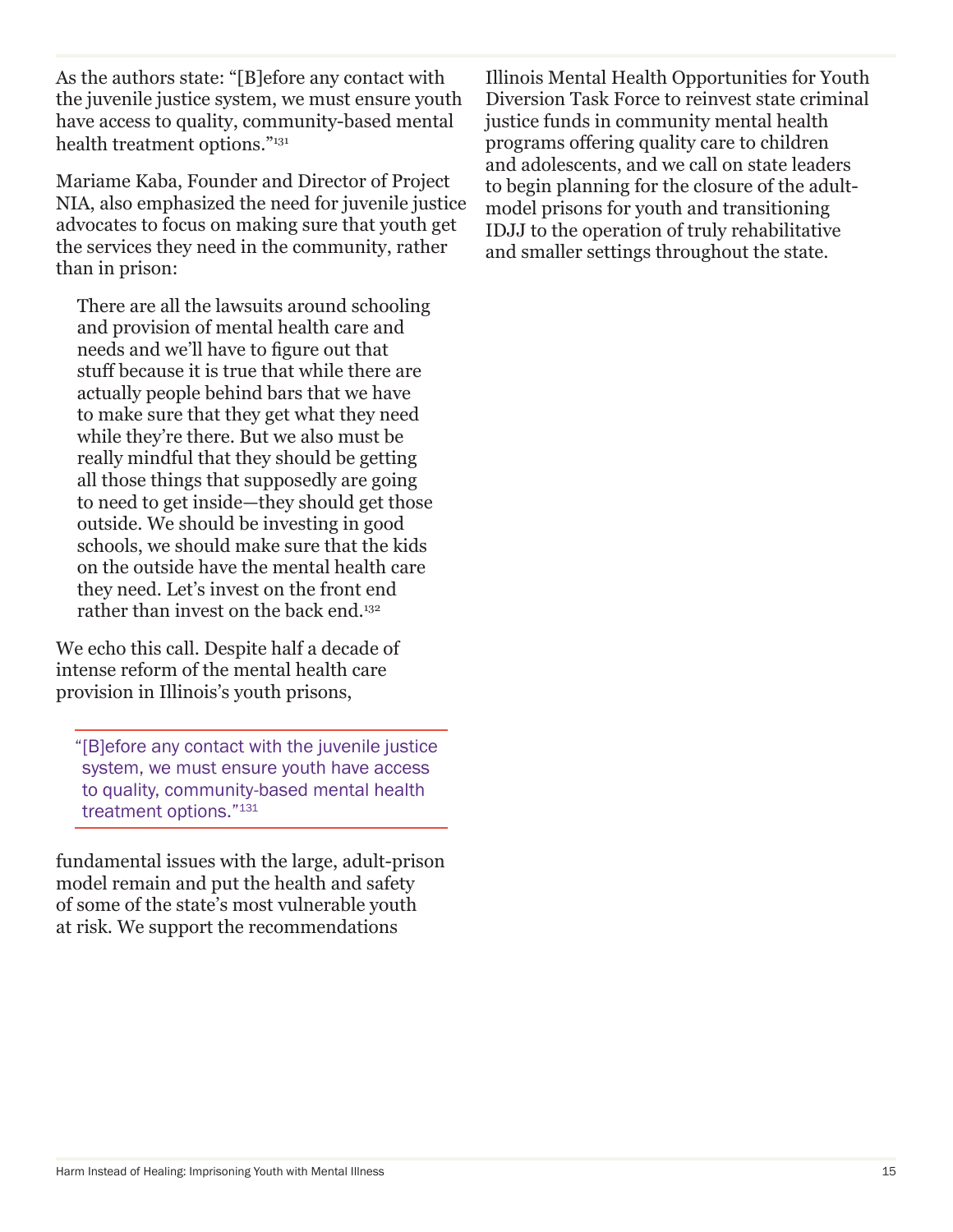# Acknowledgements

This report and series would not have been possible without the help and support of an entire community of youth justice stakeholders, researchers, and advocates.

CFJC would like to thank the following stakeholders who took the time to share their insights and experience with IDJJ's founding and development, through long-form interviews that invaluably shaped the report and series:

- Patti Bellock, former member of the Illinois House
- Arthur Bishop, Vice President of Workforce Development & Client Services, Safer Foundation; former Director, Illinois Department of Juvenile Justice
- Elizabeth Clarke, President, Juvenile Justice Initiative
- Annazette Collins, lobbyist; former member of the Illinois Senate and House; and former co-chair, IDJJ transition team
- Julie Hamos, Principal, Health Management Associates; former Illinois State Representative
- Mariame Kaba, Founder and Director, Project NIA
- Lindsay Miller, Staff Attorney, ACLU of Illinois
- David Muhammad, Consultant and Court-Appointed Monitor, M.H. v. Findley
- Billie Paige, Principal, Shea, Paige & Rogal, Inc.
- Adam Schwartz, Senior Staff Attorney, Electronic Frontier Foundation; former Staff Attorney, ACLU of Illinois
- George Timberlake, Former Chair, Illinois Juvenile Justice Commission; retired judge
- Jennifer Vollen-Katz, Executive Director, John Howard Association of Illinois
- Paula Wolff, Policy Advisor, Illinois Justice Project; former co-chair, IDJJ transition team

Arielle Tolman conducted interviews with 14 key stakeholder informants to provide context; some quotations used in this series were edited for clarity, but all were confirmed with participants prior to publication.

Acknowledgement or participation does not indicate endorsement of this report or series; CFJC takes full responsibility for all content, errors, and omissions**.**

#### Suggested citation:

Arielle W. Tolman, *Harm Instead of Healing: Imprisoning*  Youth with Mental Illness, CHILDREN AND FAMILY JUSTICE Center, Community Safety & The Future of Illinois' Youth Prisons Vol. 5 (March 2020).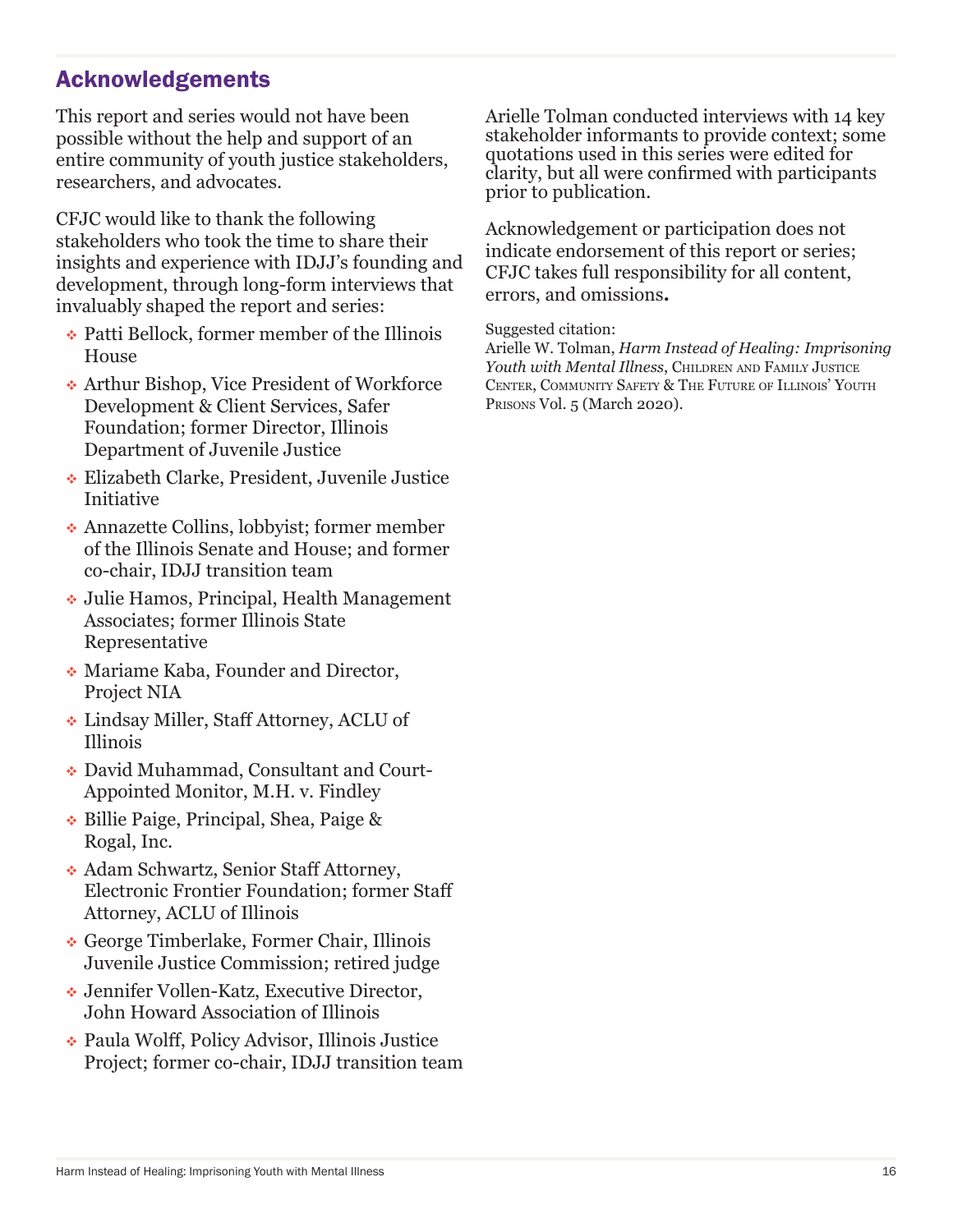- 1 Illinois Department of Juvenile Justice, Monthly Report: September 2019, 3–4 (2019), https://www2.illinois.gov/idjj/Documents/September%202019%20Monthly%20Report\_External.pdf.
- 2 Illinois Department of Juvenile Justice, Monthly Report: September 2019, *supra* note 1. The percentage of incarcerated youth at IDJJ prescribed psychotropic medication is higher than reported national figures for incarcerated youth, which ranges from 20-40%. Mental Health Monitor Update at 4, *R.J. v. Mueller*, No. 1:12-cv-07289 (N.D. Ill. filed December 12, 2018).
- 3 Development Services Group, Inc., *Intersection Between Mental Health and the Juvenile Justice System: Literature Review*, Office of Juvenile Justice and Delinquency Prevention 1 (2017), https://www.ojjdp. gov/mpg/litreviews/Intersection-Mental-Health-Juvenile-Justice.pdf (collecting studies reporting the overrepresentation of youth with mental illness in the juvenile-justice system).
- 4 Kathleen Ries Merikangas et al., *Lifetime Prevalence of Mental Disorders in US Adolescents: Results from the National Comorbidity Study-Adolescent Supplement (NCS-A)*, J Am Acap Child Apolesc Psychiatry 5 (2010). Merikangas et al., in the first prevalence study of its kind, found that 49.5% of adolescents were affected by at least one DSM-IV disorder, and just 27.6% had a DSM-IV disorder with sufficiently severe distress or impairment to warrant immediate intervention. *Id.*
- 5 Mental Health Monitor Update at 2, *R.J. v. Mueller*, No. 1:12-cv-07289 (N.D. Ill. filed December 12, 2018).
- 6 *Id.*
- 7 Development Services Group, Inc., *supra* note 3*,* at 1–2.
- 8 Illinois Department of Juvenile Justice Monthly Reports for the Month of September, 2016-2019, available at: https://www2.illinois.gov/idjj/Pages/Data-and-Reports.aspx. These data are consistent with the January 2018 findings of Dr. Louis J. Kraus, the federal court-appointed psychiatrist charged with monitoring mental health care provision at the IDJJ who remarked, "[a]lthough the overall population numbers within IDJJ have decreased, it is my opinion that the percentage of youth with more significant mental health issues has increased." Compliance Report of Mental Health Monitor Louis J. Kraus, M.D., R.J. et al. v. Mueller, No. 12-cv-7289, 1 (filed January 26, 2018). Furthermore, the current rate of 93% of youth with one mental disorder is substantially higher than that reported in 2010, where it was found just under 70% of youth incarcerated at IDJJ were classified as having some type of mental health need. Illinois Models for Change Behavioral Assessment Team, Report on the Behavioral Program for Youth Committed to Illinois Department of Juvenile Justice 9 (2010), at http://www.modelsforchange.net/publications/271.
- 9 For more information about IDJJ's population over time and the historical drivers of the decline, see Stephanie Kollmann and Arielle Tolman, *Restoring the State Legacy of Rehabilitation and Reform*, Children and Family Justice Center, Community Safety & the Future of Illinois' Youth Prisons Vol. 1 (January 2018).
- 10 *See* Illinois Mental Health Opportunities for Youth Diversion Task Force, Stemming the Tide: Diverting Youth with Mental Conditions from the Illinois Justice System 4 (2018). *See also* Mental Health Monitor Report, *R.J. v. Mueller*, No. 1:12-cv-07289, at 2 (N.D. Ill. filed Oct. 31, 2019) (finding that although "[t] here continues to be an overall decrease in the IDJJ population…[d]uring the period from January-June 2018 the percentage of youth with relatively low acuity mental health needs decreased by 15% while youth with more acute mental health needs increased by 13%).
- 11 *See* Illinois Mental Health Opportunities for Youth Diversion Task Force, *supra* note 10, at 8; *see also* Development Services Group, Inc., *supra* note 3, at 4–5 (summarizing the literature on the threats that incarceration poses to youth with mental illness, including lack of referrals for treatment and the impact of conditions of incarceration itself).
- 12 *See generally* Illinois Mental Health Opportunities for Youth Diversion Task Force, *supra* note 10 (providing a series of recommendations for diverting youth with mental illness from the juvenile justice system).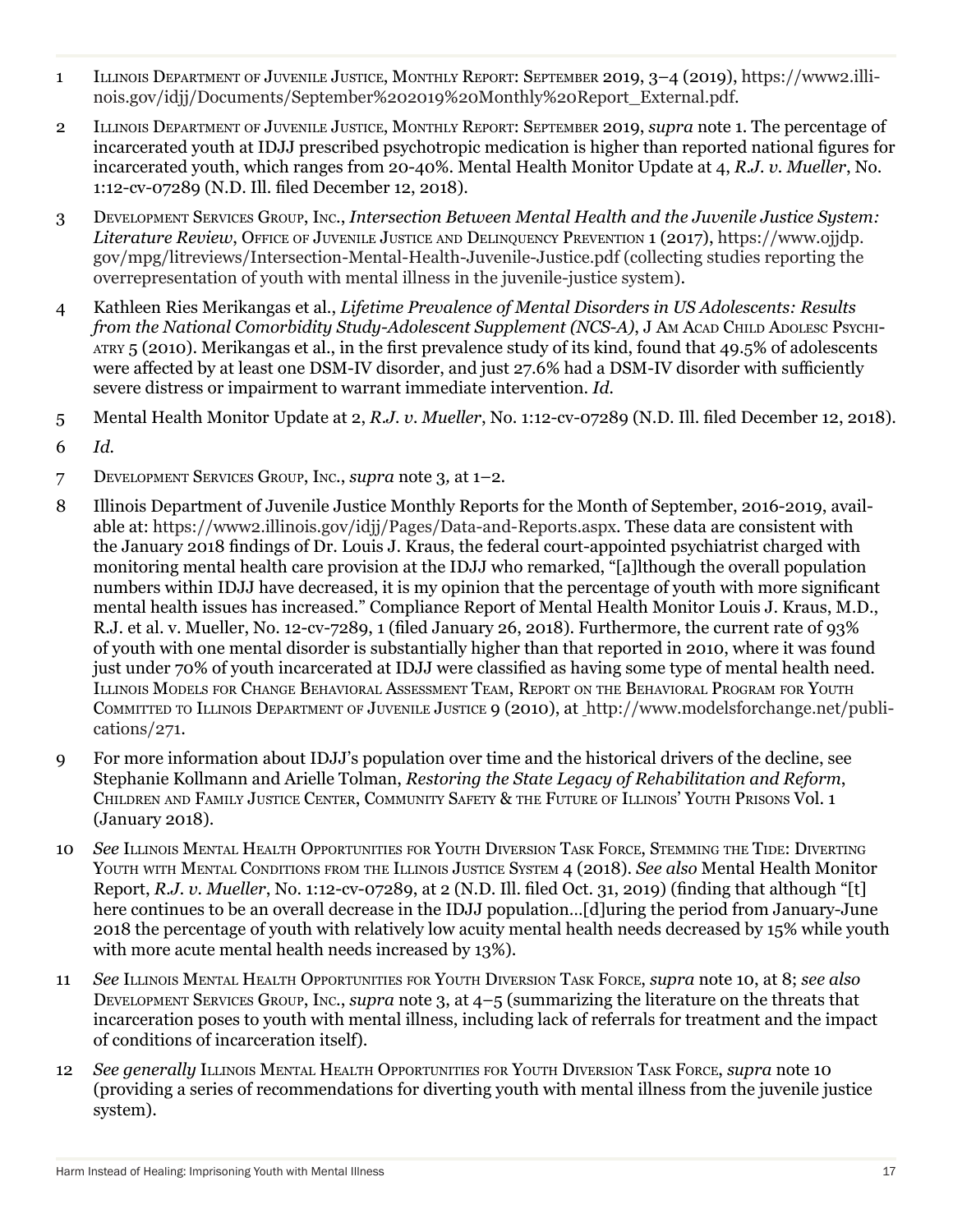- 13 *Suicides Behind Bars*, Chicago Tribune (May 25, 2010), http://articles.chicagotribune.com/2010-05-25/news/ ct-met-juvenile-list-20100525\_1\_hanged-suicides-incarcerated (recounting seven youth deaths by suicide at Illinois youth prisons between 2000-2009, as well as 175 suicide attempts classified as serious).
- 14 Illinois Models for Change Behavioral Assessment Team, *supra* note 8, at 11.
- 15 *Id.*
- 16 *Id.* at 11–12.
- 17 Interviews with a broad range of Illinois policymakers involved in the founding, administration, and oversight of IDJJ since its founding were conducted in fall 2016 as part of the larger report series, *Community Safety & the Future of Illinois' Youth Prisons*.
- 18 Telephone Interview with Elizabeth Clarke (October 20, 2016).
- 19 In 2010, the Illinois Models for Change Behavioral Assessment Team found that IDJJ had significantly "reduced" its practice of long-term solitary confinement but had not eliminated it. Illinois Models for Change Behavioral Assessment Team, *supra* note 8, at 10.
- 20 *See, e.g.,* American Academy of Child & Adolescent Psychiatry, Solitary Confinement of Juvenile Offenders (2012), https://www.aacap.org/aacap/Policy\_Statements/2012/Solitary\_Confinement\_of\_Juvenile\_Offenders.aspx ("The potential psychiatric consequences of prolonged solitary confinement are well recognized and include depression, anxiety and psychosis. Due to their developmental vulnerability, juvenile offenders are at particular risk of such adverse reactions."); Joint Submission of Monitoring Reports at 16, *R.J. v. Bishop*, No. 1:12-cv-07289 (N.D. Ill. filed October 30, 2015) ("[T]here is compelling and substantial evidence that housing adolescents in solitary confinement for long periods of time is very harmful to the mental health of these youth….Solitary confinement is especially harmful to use with young people with mental health issues and histories of severe personal trauma).
- 21 Illinois Models for Change Behavioral Assessment Team, *supra* note 8, at 17.
- 22 Class Action Complaint at ¶ 1–2, *R.J. v. Bishop*, No. 1:12-cv-07289 (N.D. Ill. filed Sept. 12, 2012). The complaint specifically cited the 2010 *Models for Change* report as evidence of IDJJ's inadequate treatment of youth with mental illness. *Id.* at ¶ 21.
- 23 Consent Decree, *R.J. v. Bishop*, No. 1:12-cv-07289 (N.D. Ill. Dec. 6, 2012).
- 24 *Id.* at ¶ 7. An Education monitor, Peter Leone, and a Safety and Welfare monitor, Barry Krisberg, were also selected at this time. Kelly Dedel is now serving as the Safety and Welfare monitor.
- 25 Joint Submission of Expert Reports Attachment 1: Louis J. Kraus, Psychiatric and Mental Health Report for Consent Decree at 2 *R.J. v.* Bishop, No. 1:12-cv-07289 (N.D. Ill. September 23, 2013).
- 26 *Id.*
- 27 *Id.* at 3–4.
- 28 Remedial Plan at 2–3, *R.J. v. Jones*, No. 1:12-cv-07289 (N.D. Ill. filed April 7, 2014).
- 29 *Id.* at 3–4.
- 30 *Id.* at 6–7.
- 31 *See generally* Mental Health Monitor Update, *R.J. v. Jones*, No. 1:12-cv-07289 (N.D. Ill. filed Nov. 4, 2015) (describing improvements and continuing issues with mental health care at IDJJ); Joint Submission of Monitoring Report, *R.J. v. Montgomery* No. 1:12-cv-07289 (N.D. Ill. filed Nov. 17, 2016) (same), Compliance Report of Mental Health Monitor Louis J. Kraus, M.D., *R.J. v. Mueller*, No. 1:12-cv-07289 (N.D. Ill. filed Jan. 26, 2018) (same); Mental Health Monitor Update December 10, 2018 at 3-4, *R.J. v. Mueller*, No. 1:12-cv-07289 (N.D. Ill. filed Dec. 12, 2018) (same); Mental Health Monitor Report, *R.J. v. Mueller*, No. 1:12-cv-07289, at 31 (N.D. Ill. filed Oct. 31, 2019) (same).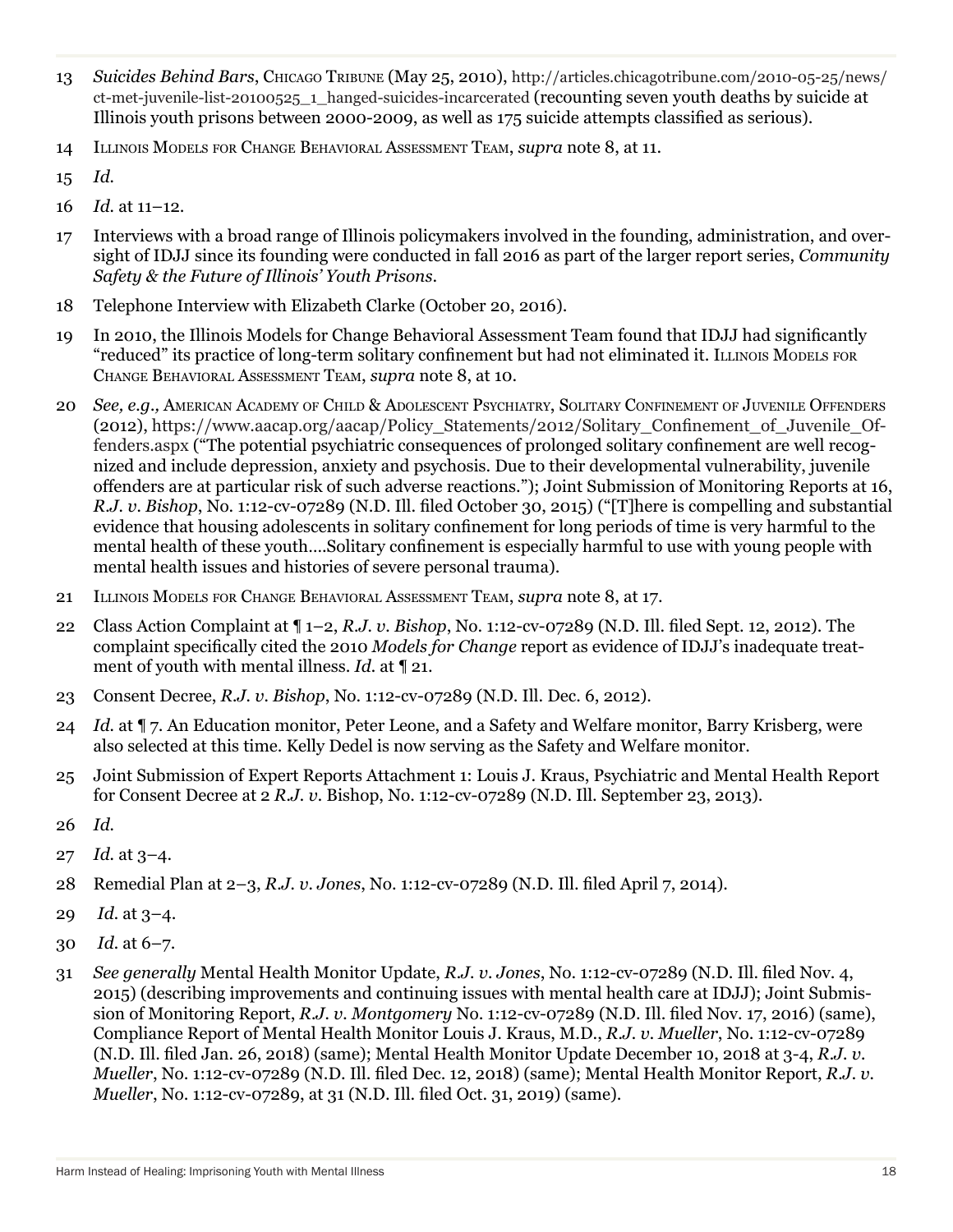- 32 Mental Health Monitor Update at 15, *R.J. v. Jones*, No. 1:12-cv-07289 (N.D. Ill. filed Nov. 4, 2015). Dr. Kraus concluded his 2015 report with a disturbing observation about IYC-Kewanee: "Treatment at IYC Kewanee continues to be a significant concern. I am unclear why a facility that is most lacking in licensed mental health professionals and security would be the facility where we send our most significant mentally ill youth." *Id.* at 17. *See also* Illinois Department of Juvenile Justice, Annual Report 2016, 10 (2016), https://www2.illinois.gov/idjj/SiteAssets/Pages/Data-and-Reports/2016%20Annual%20Report.pdf.
- 33 *See* Mental Health Monitor Report, *R.J. v. Mueller*, No. 1:12-cv-07289, at 31 (N.D. Ill. filed Oct. 31, 2019).
- 34 *See* mental health monitor updates 2015–2019, *supra* note 31.
- 35 Office of the Independent Juvenile Ombudsperson, "How Are the Children?": Annual Report State Fiscal Year 2018, at 31 (2019), https://www2.illinois.gov/idjj/SiteAssets/Pages/IndependentOmbudsman/ OIJO%20Annual%20Report%202018.pdf.
- 36 *Id.*
- 37 Moreover, lack of adequate security staffing has mental health implications at IDJJ. Without adequate levels of security personnel, youth are forced to remain in their cells for longer periods of time, without adequate recreation time. Mental Health Monitor Update December 10, 2018, *supra* note 5, at 3, 9. The Safety and Welfare monitor reported in 2018 that even where prisons had adequate security staffing levels on the books, because "significant proportions" of staff were on leave of absences, the actual staffing levels were lower than they appeared on paper. Joint Submission of Monitoring Report: Exhibit A (Dedel Report), *R.J. v. Mueller*, No. 1:12-cv-07289 (N.D. Ill. filed November 2, 2018). At IYC-St. Charles, this "severely compromised youth and staff safety and youth access to programming throughout 2018," *Id.* at 4, to the point of resulting in de facto solitary confinement for some youth with mental illness. As of October 2019, the population of youth at IYC-St. Charles declined substantially so that adequate security staffing ratios were met, but the Safety and Welfare monitor found ongoing security staffing issues (i.e., lack of adequate staff supervision and training) at IYC-St. Charles leading to an overall level of disorder that was unsafe for youth confined there. General Juvenile Justice Issues, Kelly Dedel, PhD at 26–27, *R.J. v. Bishop*, No. 1:12 cv-07289 (N.D. Ill. filed October 31, 2019). However, given the recent, and dramatic, youth population decline at IDJJ, the security staffing ratio concerns may no longer be as significant of a risk.
- 38 Interview with Paula Wolff (October 3, 2016).
- 39 Mental Health Monitor Report, *R.J. v. Mueller*, No. 1:12-cv-07289, at 13 (N.D. Ill. filed Oct. 31, 2019).
- 40 *Id.*
- 41 Mental Health Monitor Update December 10, 2018, *supra* note 5, at 2, 9.
- 42 Mental Health Monitor Report, *R.J. v. Mueller*, No. 1:12-cv-07289, at 13 (N.D. Ill. filed Oct. 31, 2019).
- 43 Compliance Report of Mental Health Monitor, *supra* note 31, at 2.
- 44 *Id.* at 2.
- 45 *See Ending Solitary Confinement for Kids in Juvenile and Adult Facilities*, Stop Solitary for Kips (2019), https://www.stopsolitaryforkids.org.
- 46 *See id.*
- 47 *See id.*
- 48 *See id.*
- 49 Illinois Department of Juvenile Justice, Monthly Report: September 2019, *supra* note 1, at 6.
- 50 Mental Health Monitor Update December 10, 2018, *supra* note 5, at 3–4.
- 51 *Id.* at 19.
- 52 Joint Submission of Monitoring Report: Exhibit A (Dedel Report) at 12, *R.J. v. Mueller*, No. 1:12-cv-07289 (N.D. Ill. filed Nov. 2, 2018).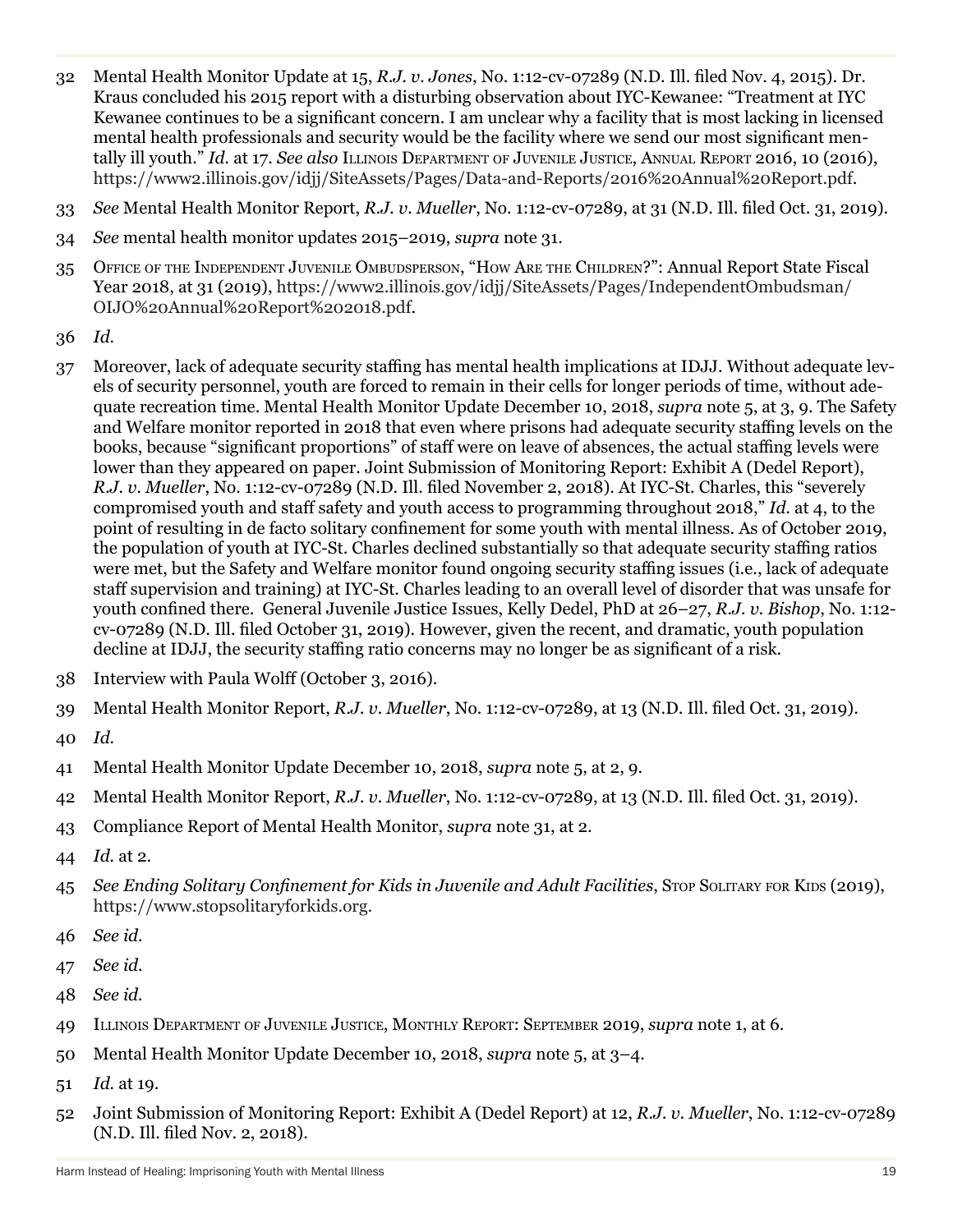John Howard Association of Illinois, 2018 Monitoring Report for IYC-Chicago 5 (2018), http://www.thejha.org/sites/default/files/2018%20IYC%20Chicago%20-%20Report.compressed.pdf.

- John Howard Association of Illinois, 2018 Monitoring Report for IYC-St. Charles 3 (2018), http://www. thejha.org/sites/default/files/JHA%20IYC%20St%20%20Charles%20Report%20May%202018.pdf.
- General Juvenile Justice Issues, Kelly Dedel, PhD at 13, *R.J. v. Bishop,* No. 1:12-cv-07289 (N.D. Ill. filed October 31, 2019).
- John Howard Association of Illinois, *supra* note 55, at 15.
- *Id.*
- American Academy of Child & Adolescent Psychiatry, *supra* note 20.
- *See* John Howard Association of Illinois, 2018 Monitoring Report for IYC-Harrisburg 3 (2018), http:// www.thejha.org/sites/default/files/JHA%20Report%20IYC%20Harrisburg%202018.pdf.
- Plaintiff's Motion to Enforce ¶ 26, *R.J. v. Mueller*, No. 1:12-cv-07289 (N.D. Ill. filed July 17, 2017).
- Plaintiff's Motion to Enforce ¶ 27, *R.J. v. Mueller*, No. 1:12-cv-07289 (N.D. Ill. filed July 17, 2017).
- Plaintiffs' Statement on Request for Prohibitory Relief at 2, *R.J. v. Mueller*, No. 1:12-cv-07289 (N.D. Ill. filed Sept. 22, 2017).
- Mental Health Monitor Report, *R.J. v. Mueller*, No. 1:12-cv-07289, at 31 (N.D. Ill. filed Oct. 31, 2019).
- Plaintiffs' Response to DJJ's Plan to Address Youth Prosecutions in Saline County at 3, *R.J. v. Mueller*, No. 1:12-cv-07289 (N.D. Ill. filed Sept. 18, 2017).
- Interview with Jennifer Vollen-Katz (January 27, 2020).
- Plaintiff's Motion to Enforce ¶ 32, *R.J. v. Mueller*, No. 1:12-cv-07289 (N.D. Ill. filed July 17, 2017).
- Plaintiffs' Statement on Request for Prohibitory Relief at 1–2, *R.J. v. Mueller*, No. 1:12-cv-07289 (N.D. Ill. filed Sept. 22, 2017).
- Duaa Eldeib, *6 Young Men, Given Adult Sentences for "Minor" Infractions, Are Freed in Illinois*, PROPUBLICA ILLINOIS (Dec. 28, 2019).
- Mental Health Monitor Update December 10, 2018, *supra* note 5, at 2.
- *Id.* Mental Health Monitor Report, *R.J. v. Mueller*, No. 1:12-cv-07289, at 20 (N.D. Ill. filed Oct. 31, 2019).
- John Howard Association of Illinois, *supra* note 55, at 13–14.
- Mental Health Monitor Report, *R.J. v. Mueller*, No. 1:12-cv-07289, at 20 (N.D. Ill. filed Oct. 31, 2019).
- John Howard Association of Illinois, *supra* note 55, at 14.
- Mental Health Monitor Report, *R.J. v. Mueller*, No. 1:12-cv-07289, at 20 (N.D. Ill. filed Oct. 31, 2019).
- Illinois Department of Juvenile Justice, Monthly Report: September 2019, *supra* note 1, at 5.
- John Howard Association, *supra* note 53 at 14; John Howard Association, *supra* note 60, at 12–13.
- John Howard Association, *supra* note 53, at 13.
- *Id.*
- 80 Compliance Report of Mental Health Monitor, *supra* note 31, at 7.
- *Id.* at 8.
- *Id.* at 12.
- 83 Mental Health Monitor Update December 10, 2018, *supra* note 5, at 16.

*Id.*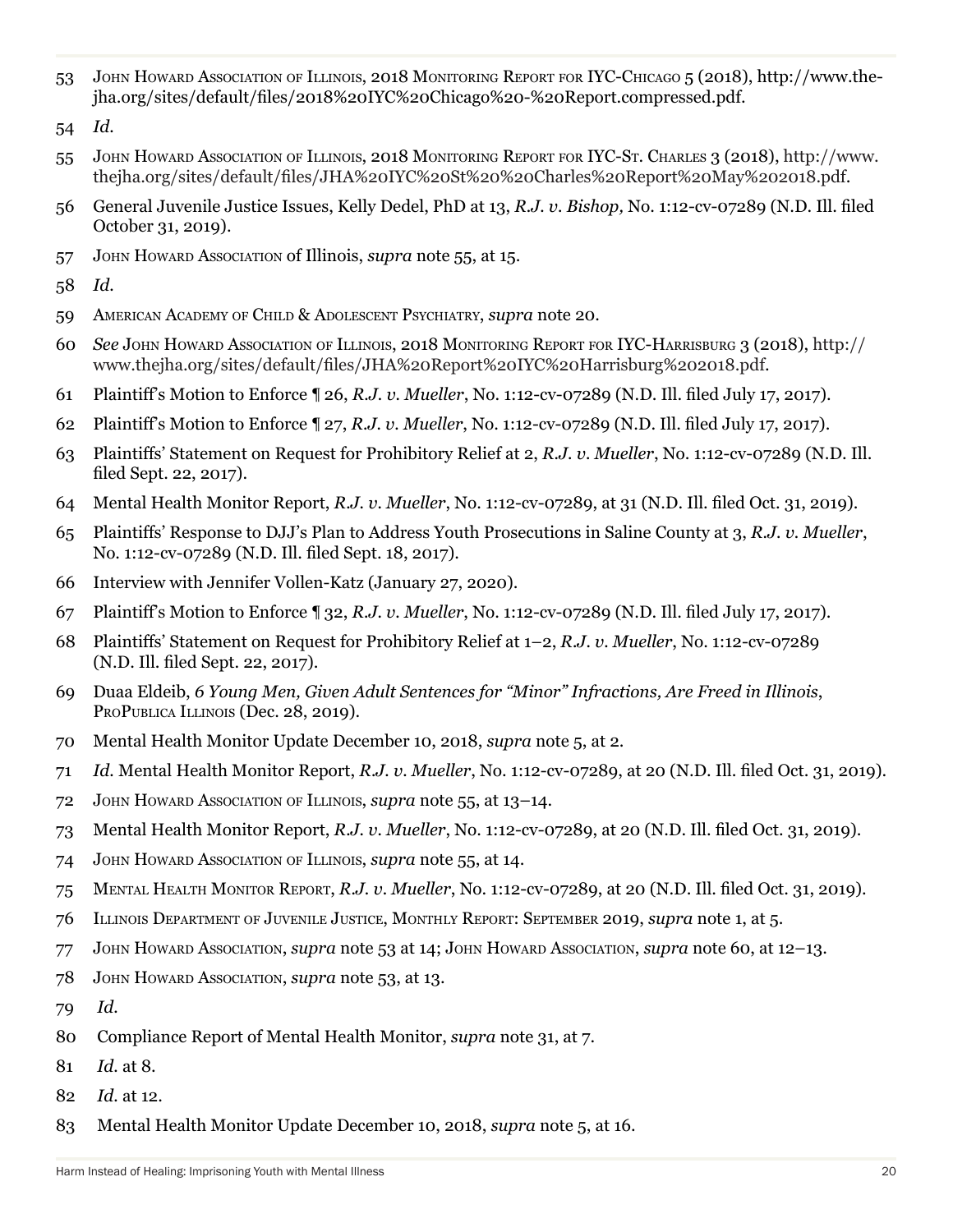- Mental Health Monitor Update December 10, 2018, *supra* note 5, at 11.
- Compliance Report of Mental Health Monitor, *supra* note 31, at 10; Mental Health Monitor Update, *supra* note 5, at 13; *see also* Mental Health Monitor Report, *R.J. v. Mueller*, No. 1:12-cv-07289, at 24 (N.D. Ill. filed Oct. 31, 2019).
- Compliance Report of Mental Health Monitor, *supra* note 31, at 3.
- *Id.* at 16.
- Parties' Joint Status Report as to Issues Identified in 2018 Monitor Reports at 10, *R.J. v. Mueller*, No. 1:12-cv-07289 (N.D. Ill. filed January 8, 2019).
- John Howard Association of Illinois, 2018 Monitoring Report for IYC-Harrisburg 2 (2018), http://www. thejha.org/sites/default/files/JHA%20Report%20IYC%20Harrisburg%202018.pdf.
- *Id.* at 2, 10–11.
- Jonah Newman, Report: *Doctors at Illinois Youth Prison Gave Kids Antipsychotic Medication for Common Behavioral Problems*, Chicago Reporter (Dec. 4 2018).
- *Id.* at 11.
- Mental Health Monitor Report, *R.J. v. Mueller*, No. 1:12-cv-07289, at 25 (N.D. Ill. filed Oct. 31, 2019).
- *Id.* at 26.
- *Id.*
- Mental Health Monitor Report, *R.J. v. Mueller*, No. 1:12-cv-07289, at 24 (N.D. Ill. filed Oct. 31, 2019).
- *See* Kimberly Eaton Hogwood, *Family-based Services in Children's Mental Health: A Research Review and Synthesis,* Journal of Child Psychology and Psychiatry (2005).
- Compliance Report of Mental Health Monitor, *supra* note 31, at 10.
- *Id.* For more information about the importance of family engagement and the barriers to it in Illinois, see Stephanie Kollmann, *Parents as Partners: Family Connection and Youth Incarceration*, CHILDREN AND FAMILY JUSTICE CENTER, COMMUNITY SAFETY & THE FUTURE OF ILLINOIS' YOUTH PRISONS VOL. 2 (February 2018).
- Mental Health Monitor Update December 10, 2018, *supra* note 5, at 17; *see also* Mental Health Monitor Report, *R.J. v. Mueller*, No. 1:12-cv-07289, at 17, 22–23 (N.D. Ill. filed Oct. 31, 2019).
- Plaintiffs' Motion to Enforce Certain Mental Health Provisions, *R.J. v. Mueller*, No. 1:12-cv-07289 (N.D. Ill. filed November 7, 2018).
- *Id.* at ¶ 5. In their response to this enforcement motion, IDJJ claimed that there were in fact only five referrals for hospitalization, and three were hospitalized. Defendant's Response to Plaintiff's Motion to Enforce Certain Mental Health Provisions, *R.J. v. Mueller*, No. 1:12-cv-07289 (N.D. Ill. filed Dec. 21, 2018).
- 103 Compliance Report of Mental Health Monitor, *supra* note 31, at 8.
- *Id.*
- *Id.* at 9.
- Mental Health Monitor Update December 10, 2018, *supra* note 5, at 5.
- *Id.* at 6.
- *See* Notification of Docket Entry, *R.J. v. Jones*, No. 12-cv-07289 (N.D. Ill. filed Feb. 11, 2019).
- Amended Remedial Plan, *R.J. v. Jones*, No. 12-cv-07289 (N.D. Ill. filed March 28, 2019).
- DJJ's Plan to Address Youth Psychiatric Hospitalization and Residential Mental Health Treatment, *R.J. v. Mueller*, No. 1:12-cv-07289 (N.D. Ill. filed May 6, 2019). This plan was approved by the court in June 2019. Order Approving Certain Policies, *R.J. v. Mueller*, No. 1:12-cv-07289 (N.D. Ill. filed June 16, 2019).